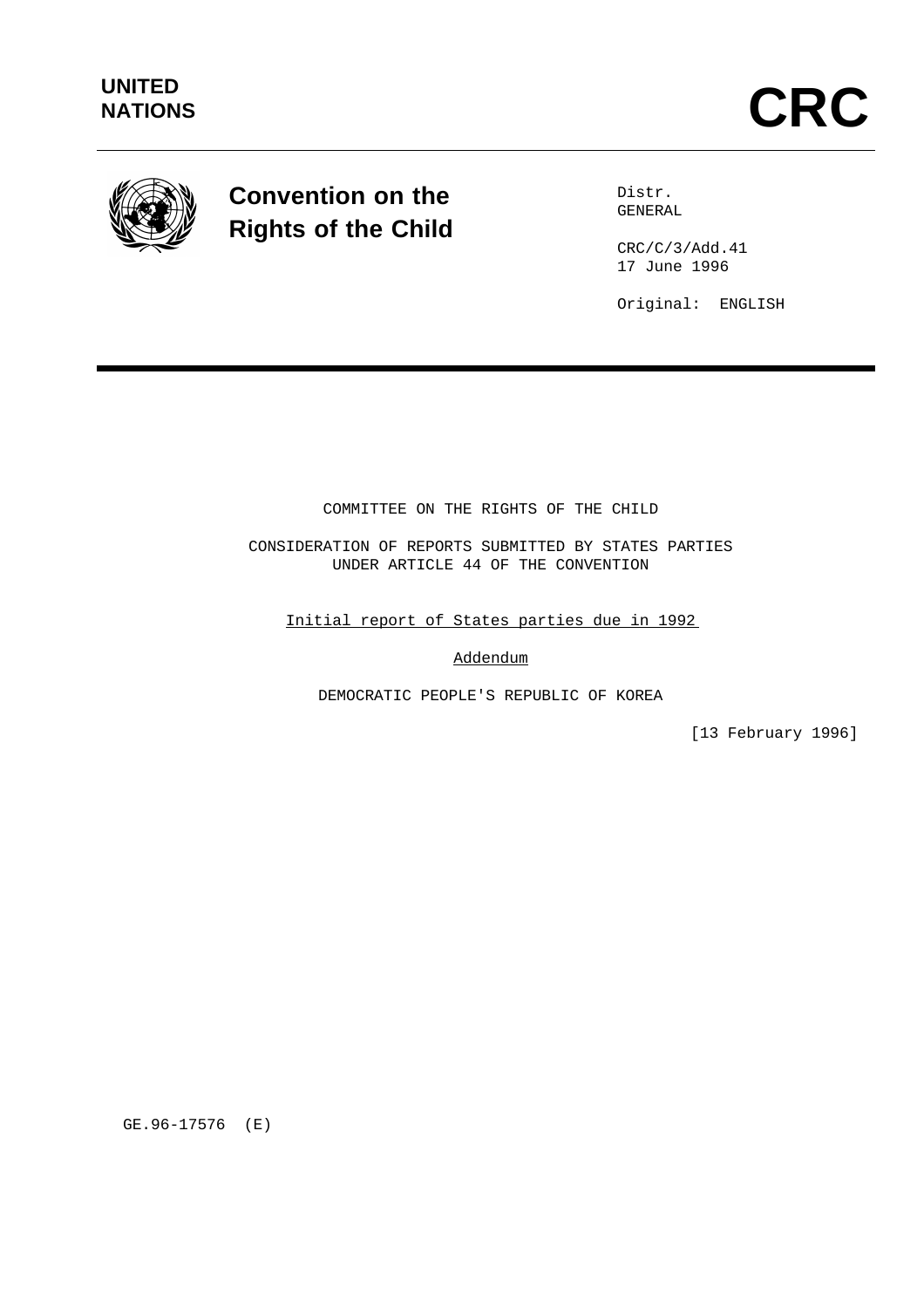# CONTENTS

|      |                |                                                                                                                                         | Paragraphs Page |    |    |
|------|----------------|-----------------------------------------------------------------------------------------------------------------------------------------|-----------------|----|----|
| Ι.   |                | INTRODUCTION<br>$\mathbf{r}$ , and $\mathbf{r}$ , and $\mathbf{r}$ , and $\mathbf{r}$ , and $\mathbf{r}$                                | $1 - 15$        |    | 5  |
|      | Α.             | Position and efforts of the Government of the<br>Democratic People's Republic of Korea to guarantee<br>the rights of the child $\ldots$ | $1 -$           | 9  | 5  |
|      | B.             | Aim and significance of accession to the                                                                                                | $10 -$          | 12 | 7  |
|      | C.             | Measures for and method of preparing the report                                                                                         | $13 -$          | 15 | 7  |
| II.  |                | GENERAL MEASURES FOR IMPLEMENTATION                                                                                                     | $16 -$          | 37 | 8  |
|      | Α.             | Embodiment of the requirements of the Convention<br>in national laws and policies                                                       | $16 - 21$       |    | 8  |
|      | <b>B.</b>      | Structure for the fulfilment of child-related<br>policies and for monitoring the implementation<br>of the Convention                    | $22 -$          | 28 | 9  |
|      | C.             | Measures for the dissemination of the principles<br>and provisions of the Convention                                                    | $29 -$          | 35 | 10 |
|      | D.             | International cooperation and exchange                                                                                                  | $36 -$          | 37 | 11 |
| III. |                | DEFINITION OF THE CHILD (art. 1)                                                                                                        | $38 -$          | 39 | 12 |
| IV.  |                | GENERAL PRINCIPLES                                                                                                                      | $40 -$          | 56 | 12 |
|      | Α.             | Non-discrimination (art. 2)                                                                                                             | 40              |    | 12 |
|      | B.             | Best interests of the child $(art. 3)$                                                                                                  | $41 -$          | 47 | 13 |
|      | C.             | Right to life, survival and development of the<br>child (art. $6)$                                                                      | $48 -$          | 52 | 13 |
|      | D.             | Respect for the views of the child $(\text{art. } 12)$                                                                                  | $53 -$          | 56 | 14 |
| V.   |                | CIVIL RIGHTS AND FREEDOMS<br>$\mathbf{r}$ , and $\mathbf{r}$ , and $\mathbf{r}$ , and $\mathbf{r}$ , and $\mathbf{r}$                   | $57 -$          | 89 | 14 |
|      | Α.             | Name and nationality (art. 7)                                                                                                           | $57 -$          | 61 | 14 |
|      | Β.             | Preservation of identity (art. 8)                                                                                                       | $62 -$          | 66 | 15 |
|      | $\mathsf{C}$ . | Freedom of expression (art. 13) $\ldots$ ,                                                                                              | $67 -$          | 71 | 16 |
|      | D.             | Access to appropriate information (art. 17)                                                                                             | 72 -            | 78 | 17 |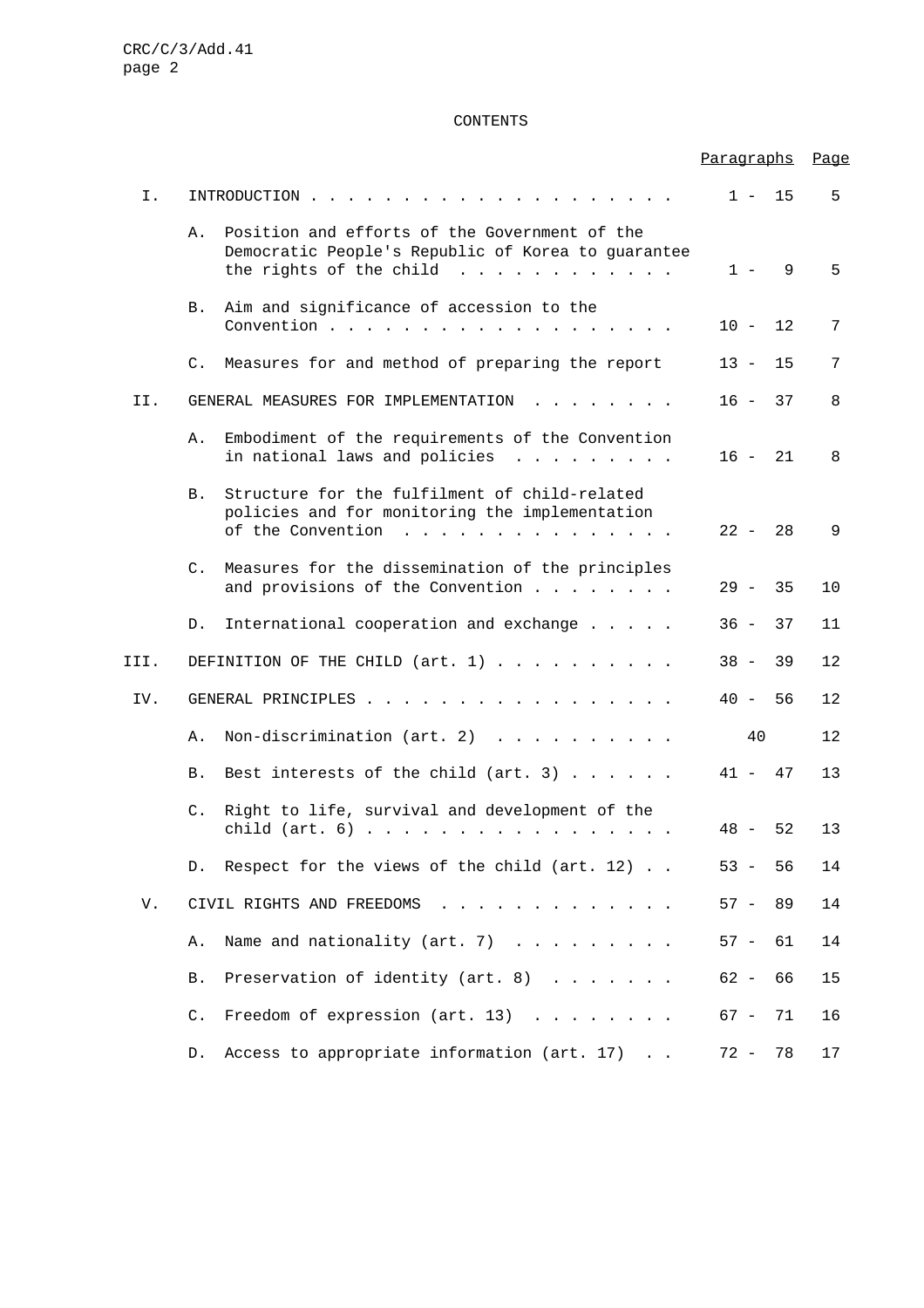# CONTENTS (continued)

|      |                |                                                                                                                              | Paragraphs   | <b>Page</b> |
|------|----------------|------------------------------------------------------------------------------------------------------------------------------|--------------|-------------|
|      | Е.             | Freedom of thought, conscience and religion<br>$(art. 14)        $                                                           | 79 - 80      | 18          |
|      | $F_{\infty}$   | Freedom of association and of peaceful assembly<br>$(\text{art. } 15)$                                                       | 82<br>81 -   | 18          |
|      | G.             | Protection of privacy (art. 16)                                                                                              | $83 -$<br>85 | 18          |
|      | Н.             | Right not to be subjected to torture or other cruel,<br>inhuman or degrading treatment or punishment<br>$(art. 37)         $ | $86 - 89$    | 19          |
| VI.  |                | FAMILY ENVIRONMENT AND ALTERNATIVE CARE $\ldots$                                                                             | $90 - 119$   | 20          |
|      | Α.             | Parental guidance (art. 5)                                                                                                   | $90 -$<br>93 | 20          |
|      | B.             | Parental responsibilities (art. 18,<br>paras. $1$ and $2$ )                                                                  | $94 - 97$    | 20          |
|      | $\mathsf{C}$ . | Separation from parents $(art. 9)$                                                                                           | $98 - 101$   | 21          |
|      | $D$ .          | Family reunification (art. 10)                                                                                               | $102 - 103$  | 21          |
|      | Е.             | Recovery of child support (art. 27, para. 4)                                                                                 | $104 - 106$  | 22          |
|      | F.             | Children deprived of a family environment                                                                                    | $107 - 108$  | 22          |
|      | G.             | Adoption $(\arct. 21)$                                                                                                       | $109 - 112$  | 22          |
|      | Η.             | Illicit transfer and non-return (art. 11)                                                                                    | 113          | 23          |
|      | Ι.             | Maltreatment and neglect (art. 19), physical and<br>psychological recovery and social reintegration<br>(art. 39)             | $114 - 115$  | 23          |
|      |                | J. Periodic review of placement (art. 25)                                                                                    | $116 - 119$  | 23          |
| VII. |                | BASIC HEALTH AND WELFARE                                                                                                     | $120 - 153$  | 24          |
|      | Α.             | Survival and development (art. 6, para. 2)                                                                                   | $120 - 135$  | 24          |
|      | Β.             | Disabled children (art. 23)                                                                                                  | $136 - 140$  | 27          |
|      |                |                                                                                                                              |              |             |
|      | C.             | Health and health services (art. 24) $\ldots$                                                                                | $141 - 148$  | 28          |
|      | $D$ .          | Social security and child-care services and<br>facilities (arts. 26 and 18, para. 3) $\ldots$ .                              | $149 - 151$  | 29          |
|      | Е.             | Standard of living (art. 27, paras. $1-3$ )                                                                                  | $152 - 153$  | 30          |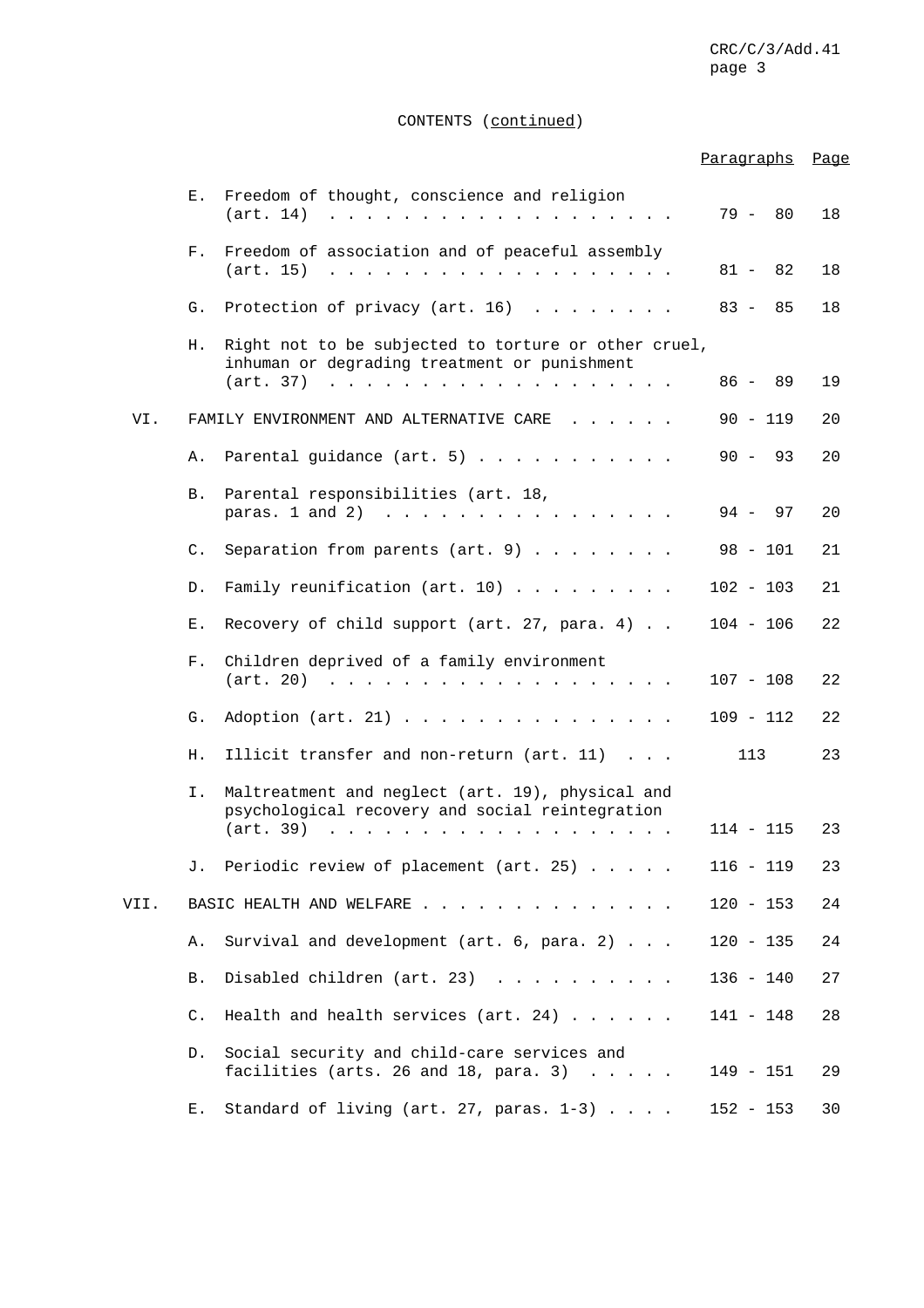# CONTENTS (continued)

# Paragraphs Page

| VIII. | EDUCATION, LEISURE AND CULTURAL ACTIVITIES                                  | 154 - 187   | 30 |
|-------|-----------------------------------------------------------------------------|-------------|----|
|       | A. Education, including vocational training and<br>quidance $(\arct. 28)$   | $154 - 170$ | 30 |
|       | B. Aims of education (art. 29) $\ldots$                                     | 171 - 177   | 32 |
|       | C. Leisure, recreation and cultural activities<br>$(\text{art. } 31)$       | $178 - 187$ | 34 |
| IX.   | SPECIAL PROTECTION MEASURES<br>.                                            | $188 - 206$ | 35 |
|       | A. Children in emergency situations<br>(arts, 22, 38 and 39) $\ldots$       | $188 - 192$ | 35 |
|       | B. Children in conflict with the law<br>(arts. 40, 37 and 39) $\ldots$      | $193 - 197$ | 36 |
|       | C. Children exploited for interest's sake<br>$(\text{arts. }32-36)$         | $198 - 204$ | 37 |
|       | D. Children belonging to a minority or an indigenous<br>group $(\arct. 30)$ | $205 - 206$ | 38 |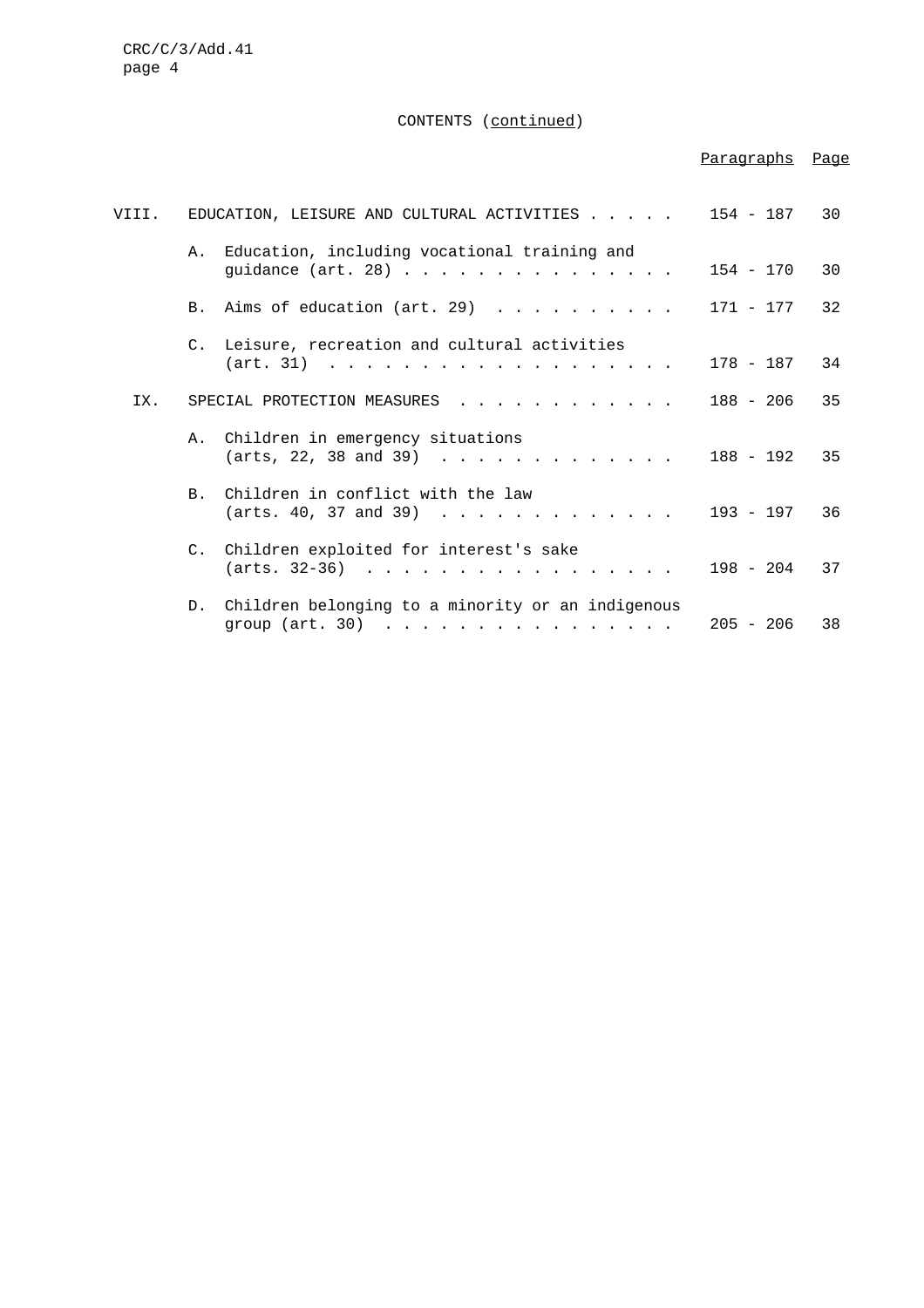#### I. INTRODUCTION

# A. Position and efforts of the Government of the Democratic People's Republic of Korea to guarantee the rights of the child

1. It is well known that the great President Kim Il Sung said years ago that in the Democratic People's Republic of Korea the child is king of the country and nothing is spared for children. The word "king" is used metaphorically for a person who enjoys every privilege. The words of the President clearly show the position of the Government, namely to offer every privilege and preference to children. The Government takes good care of children not only as minors in need of attention and protection but as the treasure of the country and the successors in the great cause of realizing the ideal of mankind and carving out the future destiny of the country and nation. The Government spares nothing for children and tries to establish a social atmosphere of taking best care of and granting benefits to children. As a result, it is now a popularized social consciousness and convention and an important guideline of the people's power organs to pay attention to children and give them preferential opportunities for the things they need.

2. In the Democratic People's Republic of Korea, a people's power organ is the protector of the independent rights of the masses and the custodian of people's life. For the questions related to children too, the Government assumes direct responsibility. The Government acknowledges that a favourable family environment and the responsible role of parents ought to be respected and encouraged for the health, education and exercise of civil rights of children, and that conditions should be offered for the development of their individual talents and the realization of their wishes.

3. However, it is the viewpoint of the Government that, as children are also members of the society, the society and the State play an important role in carving their destiny. The Government endeavours to discharge fully its mission and obligations by actually enforcing a free medical-care system, a free compulsory education system and other progressive systems of the State and the society and responsibly providing every legal social, material and economic condition for the realization of the rights of the child.

4. The Government has set forth the clear target of bringing up the young generation and the ways to realize it based on the position that the future of mankind and the prospects of a nation are entirely dependent on the child. The target is to educate children to become human beings, comprehensively developed and reliably prepared in terms of knowledge, spiritual virtue and physical health. The Government guarantees this through a completely free compulsory education and a universal free medical-care system.

5. The Government has made strenuous efforts to ensure the rights of the child since it came to power. The work to realize the rights of the child has a long tradition in the Democratic People's Republic of Korea. The "Ten-Point Programme of the Association for the Restoration of the Fatherland", which was issued on 5 May 1936, when Korean patriots were waging a war against the colonial rule of the Japanese imperialists, called for the abolition of any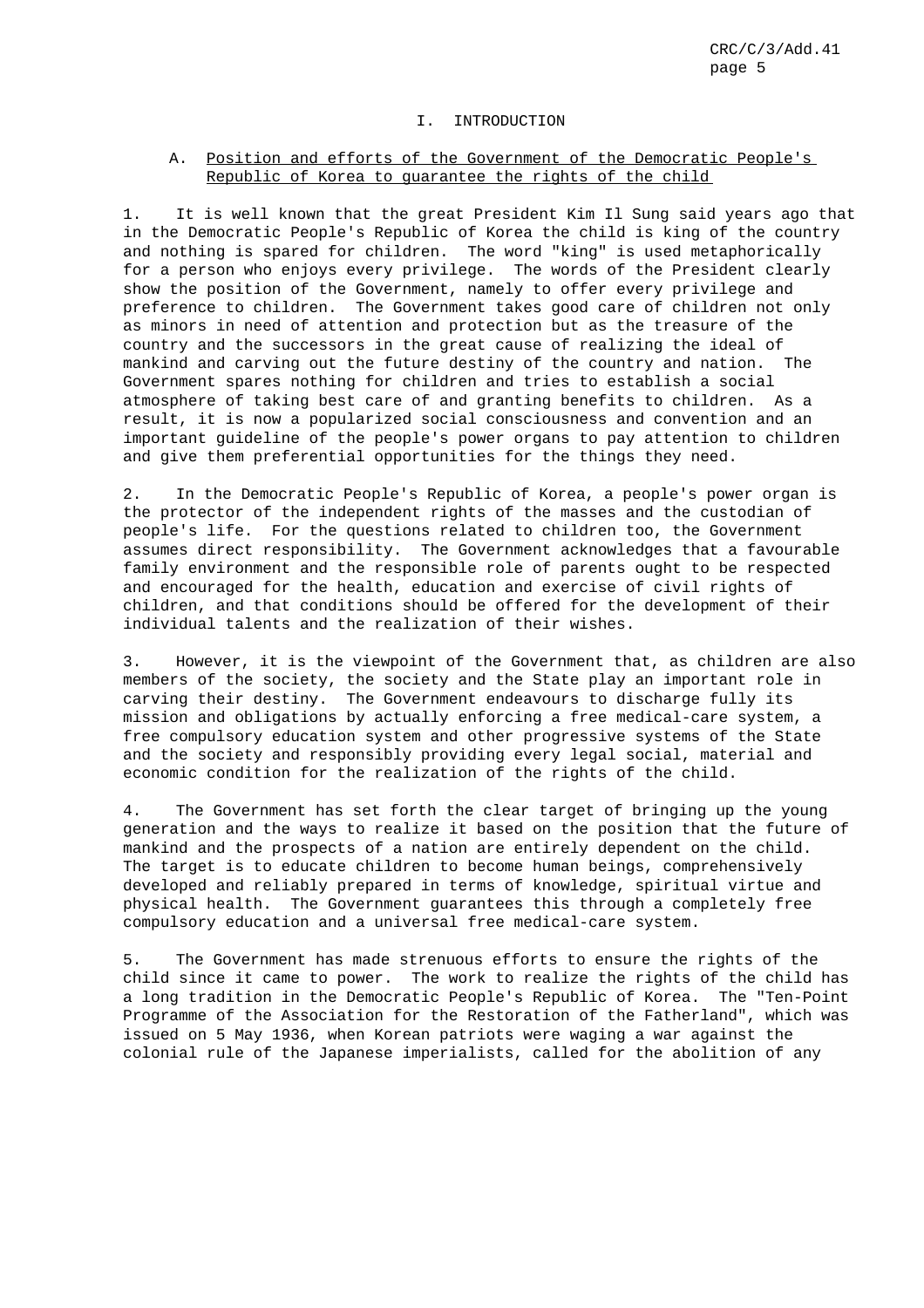system of discrimination, the institution of a free compulsory education system, prohibition of the employment of children and other basics for the rights of the child.

6. The Provisional People's Committee of North Korea, the people's power organ that existed immediately after liberation, discussed the question of pencil production at its first session in February 1946 as its first agenda item since its establishment to take measures for the education of the child and adopted the decision entitled "Regulations on the school education system of North Korea and measures for its realization" in December 1946 to abolish the education system of colonial slavery and set up a new popular education system.

7. Even in the days of the hard-fought Fatherland Liberation War (June 1950-July 1953), school education continued in various forms, bearing in mind the actual situation. The Government protected and educated children in a more active way by setting up schools for the sons and daughters of patriotic martyrs in January 1951 and baby farms for war orphans in April 1951. Though the situation was difficult, the Government introduced the free medical system in January 1953.

| Year | Content                                                                                                                        | Legal basis                                                                                          |
|------|--------------------------------------------------------------------------------------------------------------------------------|------------------------------------------------------------------------------------------------------|
| 1956 | Introduction of compulsory primary<br>education system. Abolition of<br>tuition fees in primary schools                        | Decision of the ninth session<br>of the First Supreme People's<br>Assembly (11 March 1955)           |
| 1958 | Introduction of compulsory secondary<br>education system. Abolition of<br>tuition fees in secondary schools                    | Decree                                                                                               |
| 1959 | Abolition of all tuition fees                                                                                                  | Cabinet decision<br>(2 March 1959)                                                                   |
| 1967 | Introduction of universal compulsory<br>9-year technical education                                                             | Law of the Supreme People's<br>Assembly (November 1966)                                              |
| 1973 | Introduction of universal compulsory<br>10-year senior middle-school education<br>and compulsory 1-year preschool<br>education | Law of the Supreme People's<br>Assembly (9 April 1973)                                               |
| 1975 | Completion of the universal compulsory<br>11-year free education system                                                        | Law of the Supreme People's<br>Assembly (fifth session of<br>the fifth Supreme People's<br>Assembly) |

Development of the education system after the war

8. Along with the progress in the struggle for the construction of a new society after the war, the Government of the Republic introduced and developed the universal free compulsory education system and adopted the Law on Educating and Rearing Children on 29 April 1976, to frame in law the State policy of Society's responsibility for bringing up and educating children. On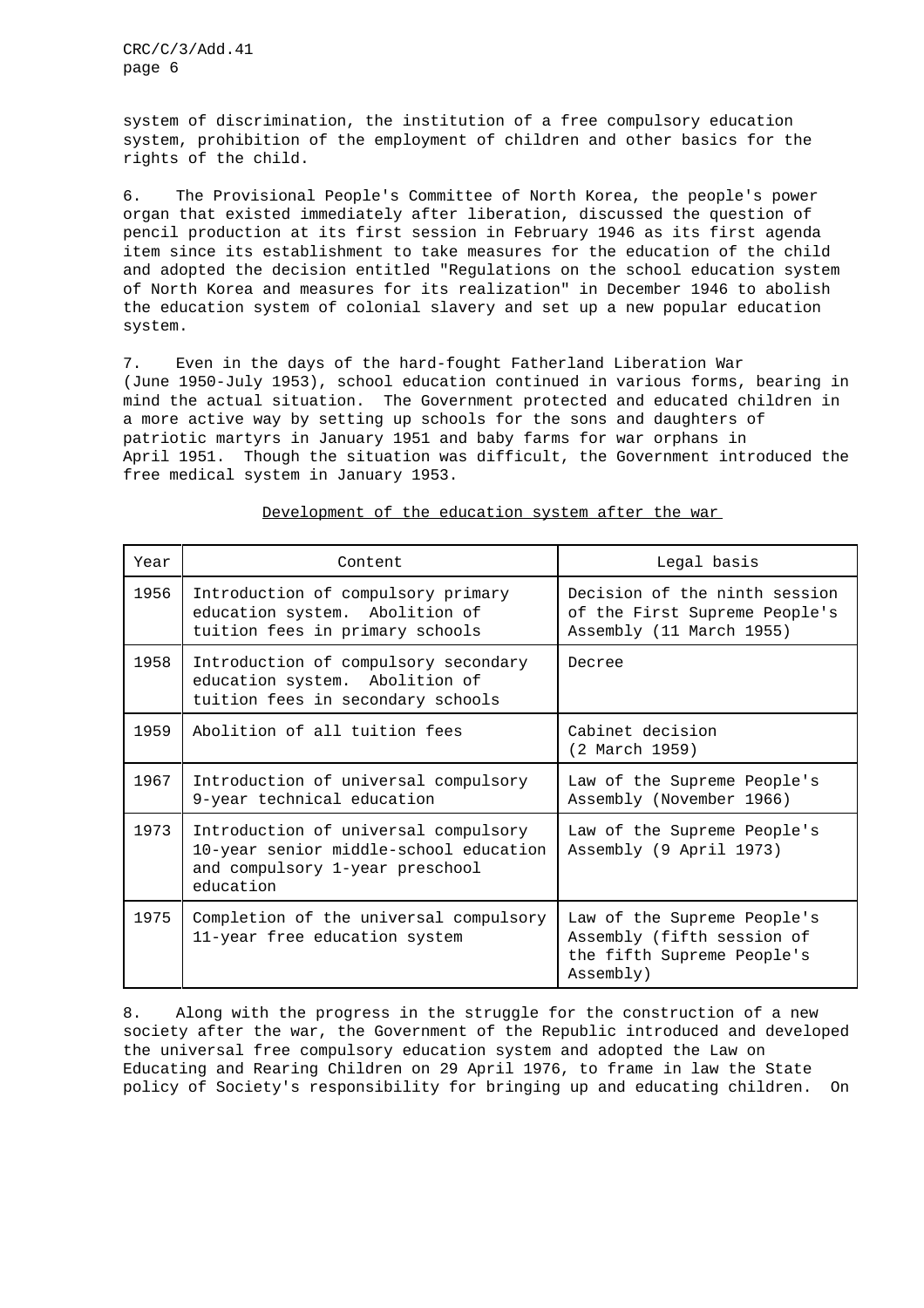3 April 1989, the completely free medical system and the prophylactic line that had been enforced in the Republic were made into law by the adoption of the Public Health Law, and the preventive medical service for children was firmly guaranteed.

9. The Civil Law, adopted on 5 September 1990, defined the civil rights of children, and the Family Law, adopted on 24 October 1990, provided for the special protection of children in family relations.

# B. Aims and significance of accession to the Convention

10. The Government of the Democratic People's Republic of Korea admitted that the principles and requirements of the Convention coincided with its principled position in many aspects and were necessary for the realization of the ideal and wishes of mankind and acceded to the Convention in September 1990.

11. The aim of the Democratic People's Republic of Korea when it acceded to the Convention was to protect and improve the rights of the child more reliably by developing the exchange of advanced experiences in the realization of the rights of the child on a world-wide scale and the promotion of international assistance and cooperation in the protection and education of children.

12. By its affiliation with the Convention, the Government came to have a broader legal guarantee for the realization of the rights of the child.

## C. Measures for and method of preparing the report

13. The Government of the Democratic People's Republic of Korea took every step for the preparation of the first report on its implementation of the Convention according to paragraph 1, article 44 thereof. A report preparation committee was formed comprising experts of the Foreign Ministry, the Education Commission, the Ministry of Public Health, the Legislative Department of the Standing Committee of the Supreme People's Assembly, the League of Socialist Working Youth of Korea, the Democratic Women's Union, the Research Institute of Law under the Academy of Social Science and the judicial and procuratorial organs, which comprehensively reviewed the implementation of the Convention at the national level and drafted the present report. The report covers the period from the ratification of the Convention by the Democratic People's Republic of Korea to 1994.

14. The Committee endeavoured to describe clearly, with appropriate data, the legal and administrative steps taken by the Government for the rights of the child, along with their implementation status, and provided statistical information, where appropriate.

15. In the report, the Committee, while strictly following the system and requirements of the guidelines, presented some additional information deriving from the specific realities of the country and confined itself to very simple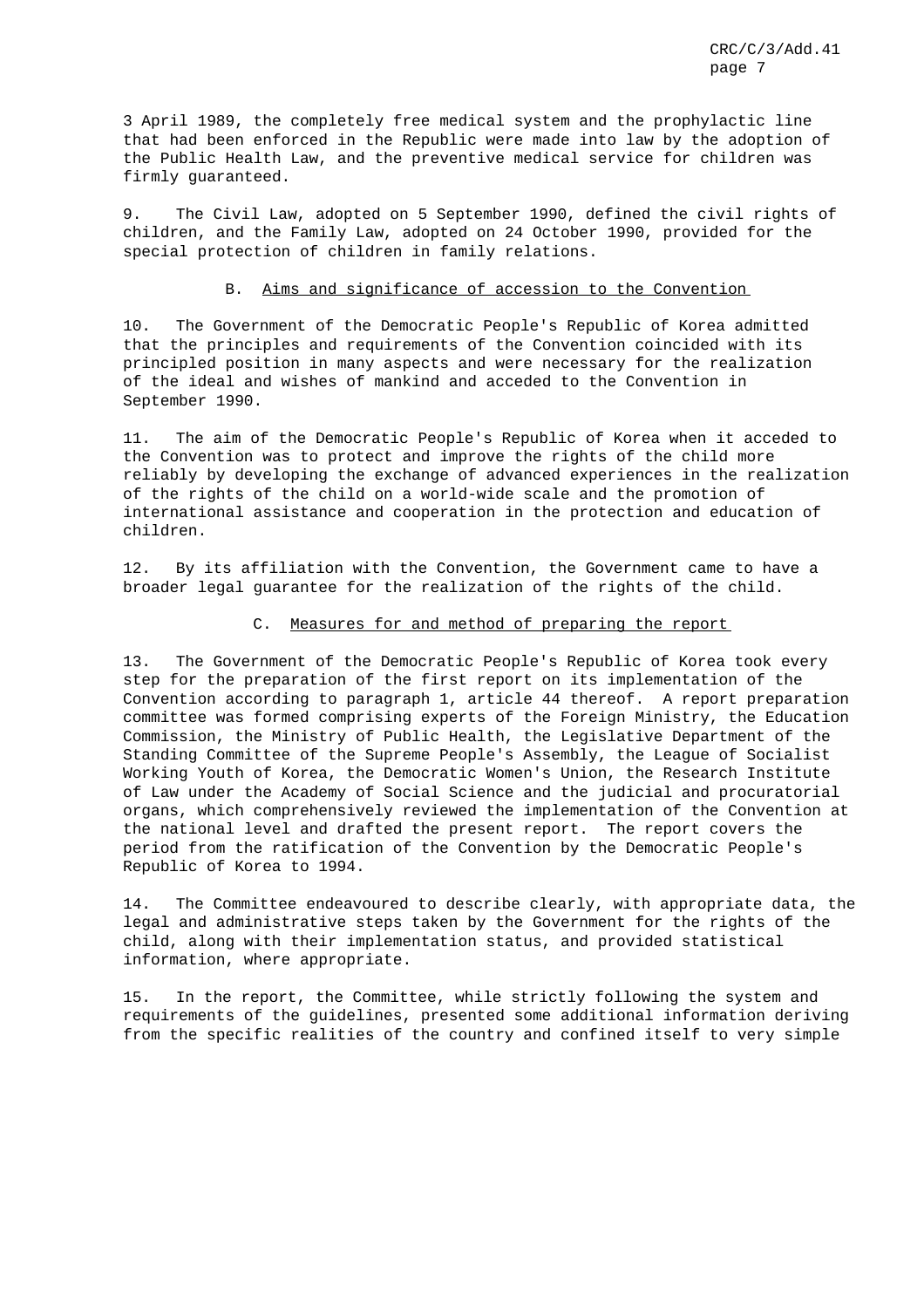statements only, on drug abuse, sexual exploitation, the abduction or sale of or traffic in children and other issues that do not arise in the Democratic People's Republic of Korea.

## II. GENERAL MEASURES FOR IMPLEMENTATION

# A. Embodiment of the requirements of the Convention in national laws and policies

16. The Government of the Democratic People's Republic of Korea, inter alia, reconfirmed or made amendments and additions to existing laws:

(a) In April 1992, the third session of the ninth Supreme People's Assembly revised the Socialist Constitution of the Democratic People's Republic of Korea to bring it into line with the emerging realities. The Constitution, reflecting the achievements of the Government, provides for raising the new generation as reliable human beings who are knowledgeable, morally sound and physically healthy (art. 43), developing universal compulsory 11-year education (art. 45), providing education to all pupils and students free of charge (art. 47), maintaining all children of preschool age in crèches and kindergartens at State and public expense (art. 49), consolidating and developing the system of universal free medical service (art. 56), special protection of mothers and children (art. 76), etc;

(b) The Law on Educating and Rearing Children adopted in April 1976 details the principled requirements of raising children at State and public expense, the practical method of educating and bringing children up in a scientific and cultural way, the tasks of crèche and kindergarten teachers, the modes of setting up child-care institutions, guidance and management of the work to educate and bring children up and so on;

(c) The Public Health Law stipulates that the State should provide the benefits of complete and universal free medical service to all children, with no restriction and take good care of the health, nutrition and hygiene of children in a scientific way (see paras. 120-135 below), the Socialist Labour Law prohibits employment of children (see para. 198) and the Criminal Law and the Criminal Procedures Act lay down the principles of penal policy for the special protection of children.

17. The Democratic People's Republic of Korea embodied the requirements of the Convention by adopting new laws:

(a) The Civil Law adopted in September 1990 determines equal capacity of civil rights between adults and children (art. 19), grants the possibility of civil action by children through their parents or guardians (art. 21) and elaborates the methods of discharging civil responsibility (arts. 243 and 244), following the requirements of articles 2, 3, 12, 16, etc., of the Convention;

(b) The Family Law adopted in October 1990 provides for special protection of the interests of children and mothers (art. 6) and the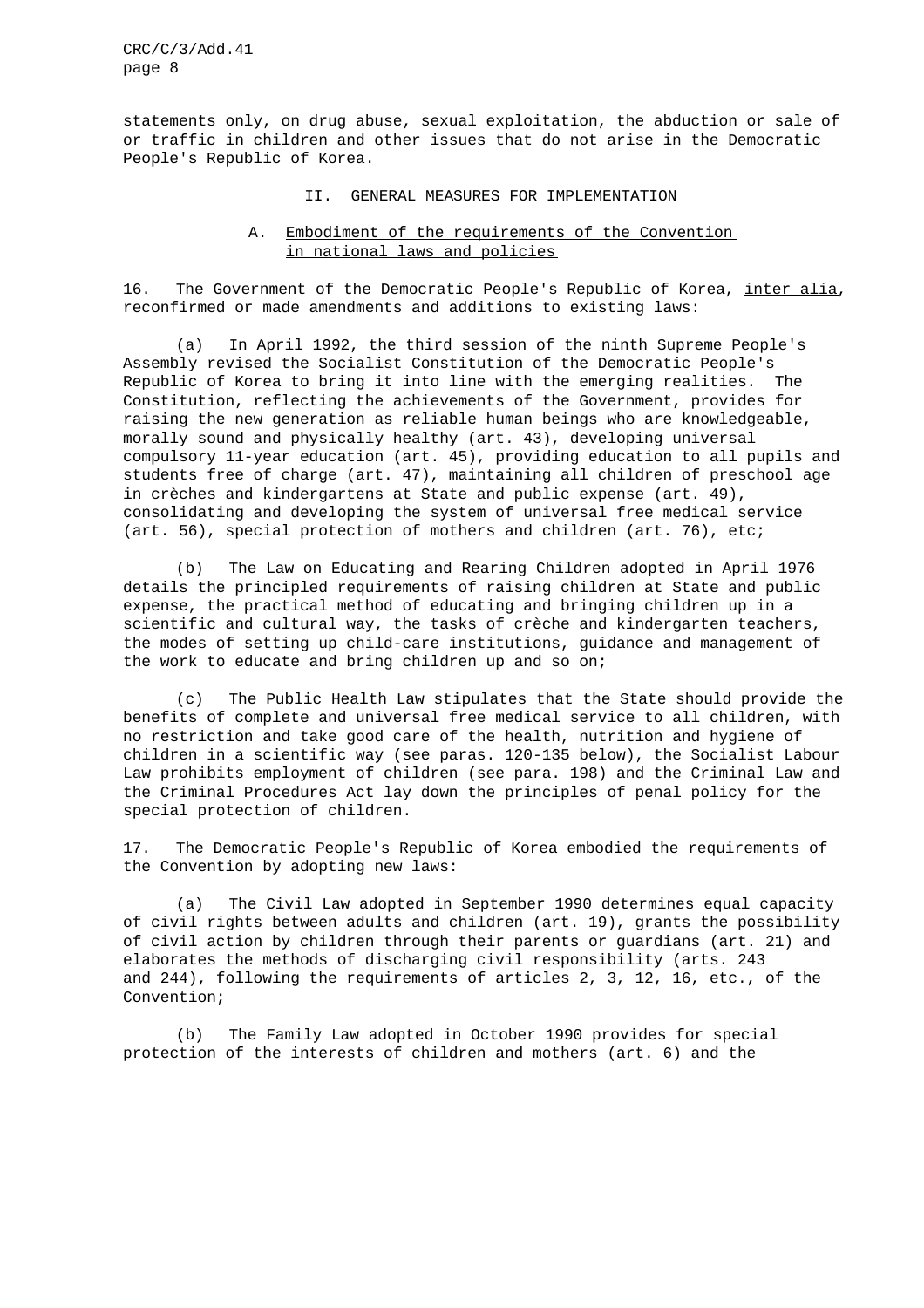responsibility of parents for children's education, health, physical development (arts. 27 and 28) and covers the questions of step-children, adoption and its annulment, guardianship, inheritance, etc., exclusively in the interests of the children, in view of articles 3, 9 to 11, 18, 20 and 21, etc., of the Convention.

18. As is seen above, most of the requirements of the Convention have long been in force in the Democratic People,s Republic of Korea, some to a transcendental degree.

19. The Government, steadily paying great attention to the health and education of children, has mapped out a brilliant future. It set forth the strategic tasks of protecting children's health more thoroughly and of supplying them with better conditions for education between 1990 and 2000, with a view to developing the State policies of the universal free medical service, the universal compulsory 11-year free education, the system of educating and bringing children up under the responsibility of the State, granting special benefits to mothers, etc.

20. The tasks are, in brief:

(a) To strengthen the material and technical basis of the health-care institutions for children, build new research facilities or expand existing ones and enhance medical service for children in order to protect children's health;

(b) To improve the educational environment, content and method, modernize educational facilities, develop research for new methods of education and work to train teachers systematically, in order to develop the education of children;

(c) To supply hygienic drinking water, etc.

21. In addition, the Government put forward clear indices to be conquered in the fields of public health, nutrition, maternal health, family planning, education, etc., for the development of child protection between 1990 and 2000.

# B. Structure for the fulfilment of child-related policies and for monitoring the implementation of the Convention

22. In the Democratic People's Republic of Korea, the State policies for children constitute an important part of the work of different State organs and public organizations. Among scientific research organs, too, there are institutes for children's education, health and development.

23. The major State organs that are concerned with the fulfilment of child-related policies are the Ministry of General Education (under the Education Commission), the Ministry of Public Health and the Ministry of Commerce (under the Commission on Public Welfare), which are branch organs of the Administration Council.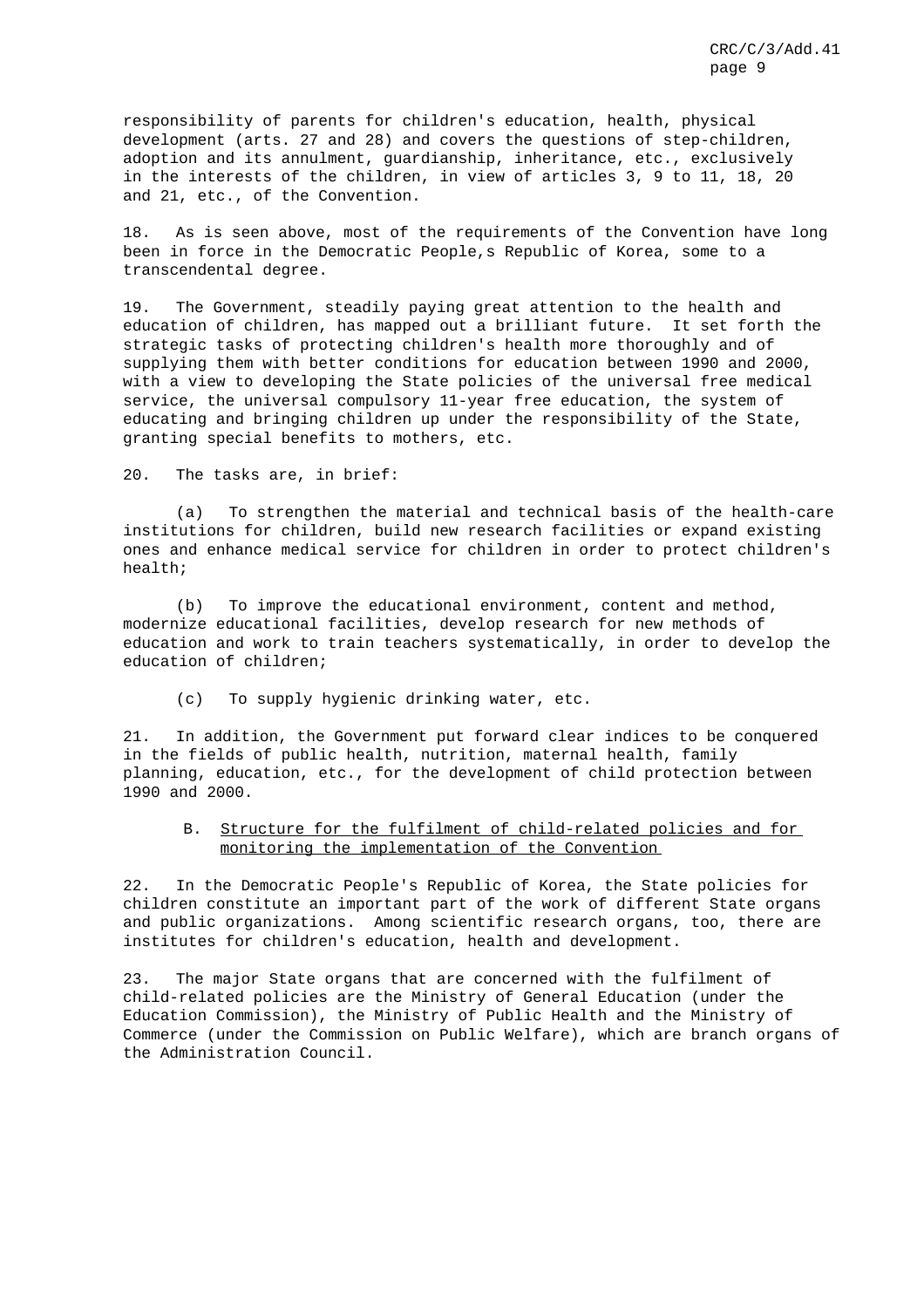24. The Ministry of General Education administers the whole of child education, including the precise enforcement of universal compulsory 11-year education. The Ministry consists of the Department for the Administration of General Education, the Department for the Administration of Kindergartens, the Department of Science and Educational Method and other specialized departments in charge of other sectors of child education and supporting material. Local organs for educational administration are the educational department of the provincial (or municipal) administrative and economic committee and the educational section of the administrative and economic committee of city (or district) and county.

25. The Ministry of Public Health is the public health administration organ that carries out the child health-care policy through its administration of the complete and universal free medical-care system. The Ministry has the Department of Treatment and Prevention, the Department of Crèche Administration and others that are necessary for the fulfilment of the child health-care policy. The Department of Crèche Administration coordinates all aspects of the nursing of children at the crèche stage.

26. The Ministry of Commerce, the commercial administrative organ of the Government, materially supports child-raising and education through its unified administration of commodity supplies and commodity sales service. The administrative department of material supplies for crèches and kindergartens under the Ministry supplies material through material supply centres for crèches and kindergartens.

27. There are such public organizations for the support of the rights of the child as the Socialist Working Youth League of Korea, the Korean Democratic Women's Union, etc.

(a) The Socialist Working Youth League of Korea is a mass organization of young people that guides the study and life of primary and senior middle schools pupils.

(b) The Korean Democratic Women's Union, the mass organization of working women, pays great attention to the improvement of the activities of women and the family in the education and upbringing of children, as a part of its own work.

28. As research organs for child education and health-care, there are the Academy of Educational Science and the Institute for Research into Nutritional Care of the Child, the Institute for Research into Nutritional Foodstuffs for the Child, the Section of Child Health-care Arrangements and Methods, the Institute for Research into Child Hygiene, etc. under the Korean Academy of Medical Science. These research organs assure scientific assistance to the State organs that administer the fulfilment of child-related policies.

# C. Measures for the dissemination of the principles and provisions of the Convention

29. After its accession to the Convention, the Government of the Democratic People's Republic of Korea took measures to disseminate the provisions and principles of the Convention as required by article 42. The measures include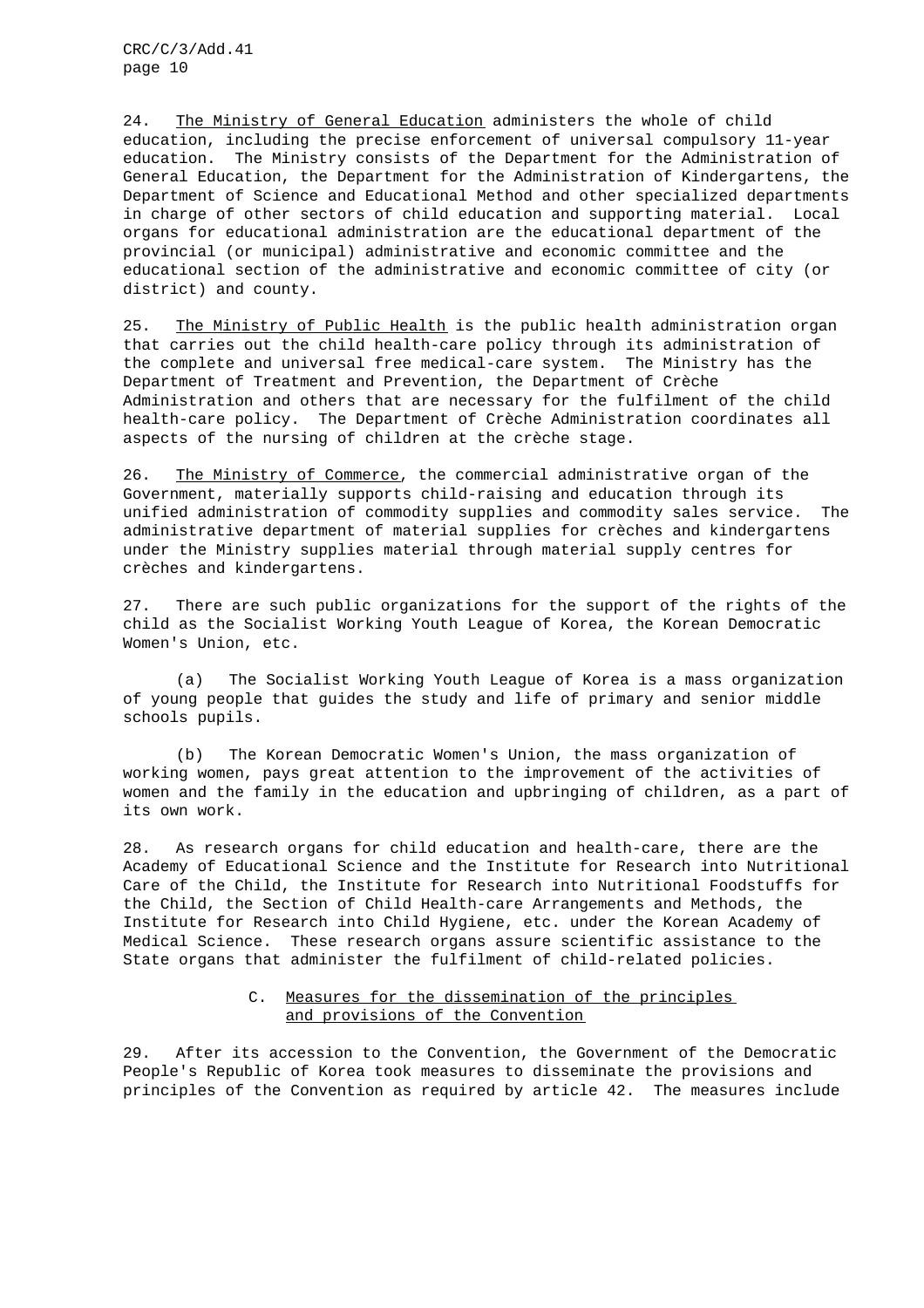lectures, short courses, seminars, publications, reports, propaganda, notification through mass organizations, education through schools, etc.

30. In September 1990, after its accession to the Convention, the Government organized lecture meetings for the officials of the central organs on the topics of the international situation that had given rise to the Convention, the particulars of the Democratic People's Republic of Korea's accession to the Convention, the popular principles and requirements of the Convention, etc.

31. In August 1991, the Government disseminated information on the purpose and significance of its accession to the Convention, the principled requirements of the provisions of the Convention, the tasks for the implementation of the Convention and the way to realize them through the officials of the Education Commission, the Ministry of Public Health, the Commission on Public Welfare, the Central Committee of the Socialist Working Youth League of Korea and the Central Committee of the Korean Democratic Women's Union.

32. Lecture meetings and short courses on the implementation of the Convention were organized in each province and county as well, in conformity with the local realities.

33. The Government reported its accession to the Convention through mass media, the Foreign Languages Publishing House translated and published 5,000 copies of the full text of the Convention, and the Kumsong Youth Publishing House and the Educational Books Publishing House published tens of thousands of copies of different booklets on the role of the State and society in the realization of the rights of the child.

34. The text and guidebooks to the Convention were distributed not only at the government level to State organs and local administrative organs, but to public organizations, including the Socialist Working Youth League of Korea and Korean Democratic Women's Union. On the occasion of the International Day of the Child (1 June) and the anniversary of the Democratic People's Republic of Korea affiliation with the Convention, posters, commemorative stamps and other propaganda articles were produced and disseminated to the whole country.

35. Along with the submission of the present report to the United Nations, the Government distributed a notification and the copies of the report to the central and local people's power organs, educational and public health organs, the Socialist Working Youth League of Korea and the Korean Democratic Women's Union.

## D. International cooperation and exchange

36. The Government of the Democratic People's Republic of Korea continues to expand and develop its cooperation and exchange with the international organizations concerned and with many other countries in its implementation of the Convention. Specifically, the ties between the Democratic People's Republic of Korea and the United Nations Children's Fund (UNICEF) developed even more after its accession to the Convention. The cooperation offered by UNICEF has been a valuable help in the implementation of the Convention.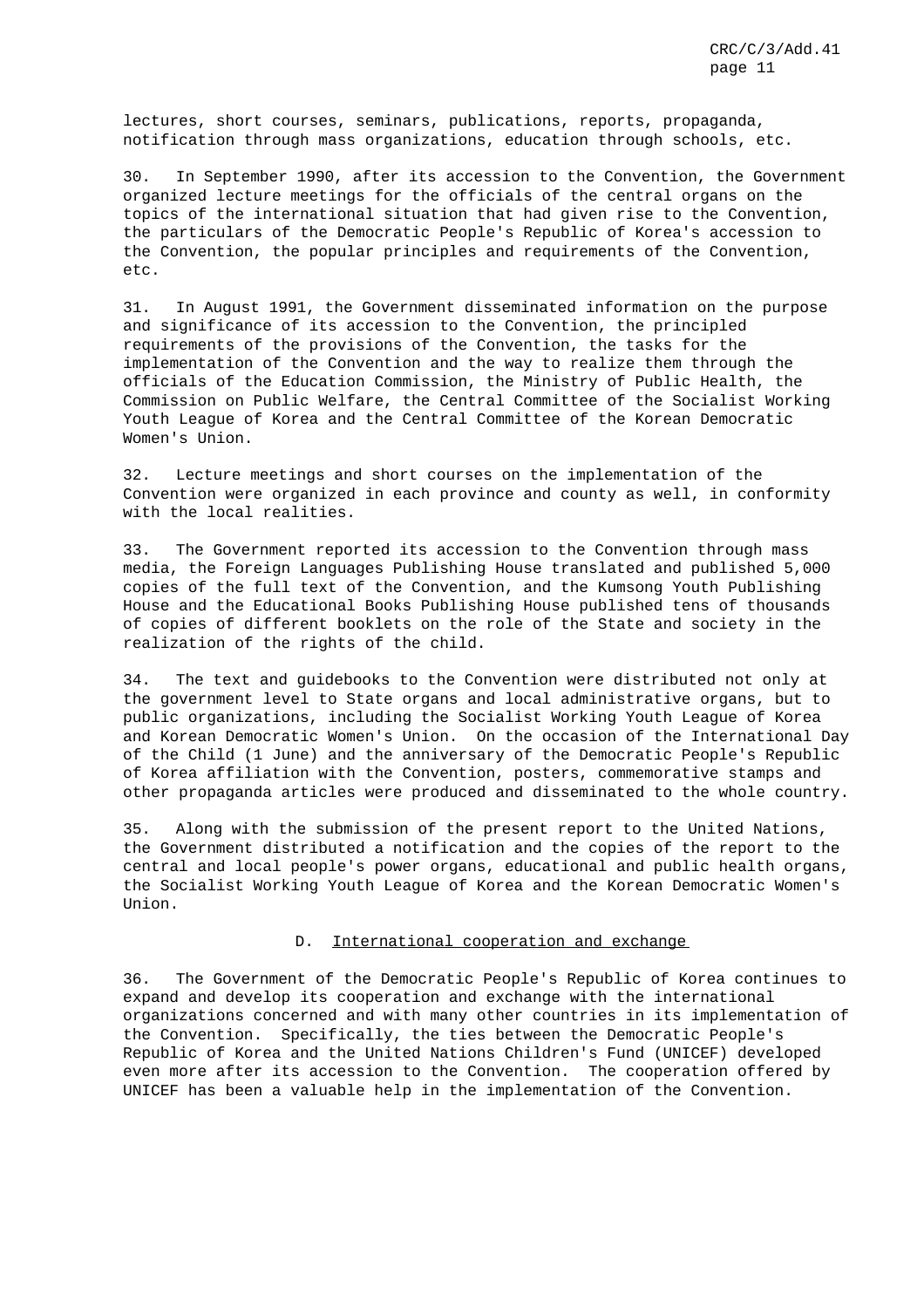37. The Government of the Democratic People's Republic of Korea will in the future, too, spare no effort to develop further its friendly and cooperative relations with international organizations and other countries.

#### III. DEFINITION OF THE CHILD (art. 1)

38. The Civil Law adopted on 5 September 1991, following the requirement of the Constitution, defined that majority is attained at the age of 17 (art. 20 of the Civil Law). This is one year earlier than the definition in article 1 of the Convention, but is based on the reality that one is mature enough physiologically and physically and reaches the level of an adult mentally and morally at the age of 17.

39. In the Democratic People's Republic of Korea, children finish the senior middle-school course at the age of 16 according to the universal compulsory 11-year education system, followed by 1 year's vocational education before they go out to the world as full-fledged adults.

#### IV. GENERAL PRINCIPLES

## A. Non-discrimination (art. 2)

40. The requirement of article 2 was already basically satisfied in the period of democratic reform immediately after liberation in 1946:

(a) The Democratic People's Republic of Korea is a homogeneous nation and does not have the question of race, skin colour, language or ethnic discrimination;

(b) By the Law on Sex Equality of 1946, women were endowed with equal rights with men, and this has become deep-rooted in the social consciousness. Sex equality applies fully to children as well;

(c) A final end was put to any discrimination on the ground of religion, political opinion and social status immediately after liberation by the democratic laws. Article 65 of the current Socialist Constitution lays down that citizens enjoy equal rights in all spheres of State and Public Activity;

(d) Gaps between families in terms of property are very small today as a result of the elevated role of the people's power organs in their capacity of custodians of people's life. Therefore, discrimination by property status does not exist either in the form of policy or social consciousness;

(e) There is no legal discrimination of any kind against children either malformed at birth or crippled after birth and, on the contrary, special social protection measures are taken for them. Disabled children are provided with adequate education, including blind and dumb schools, and the facilities offered to them for their school attendance or medical treatment very according to the individual cases of disability (see paras. 136-140 below).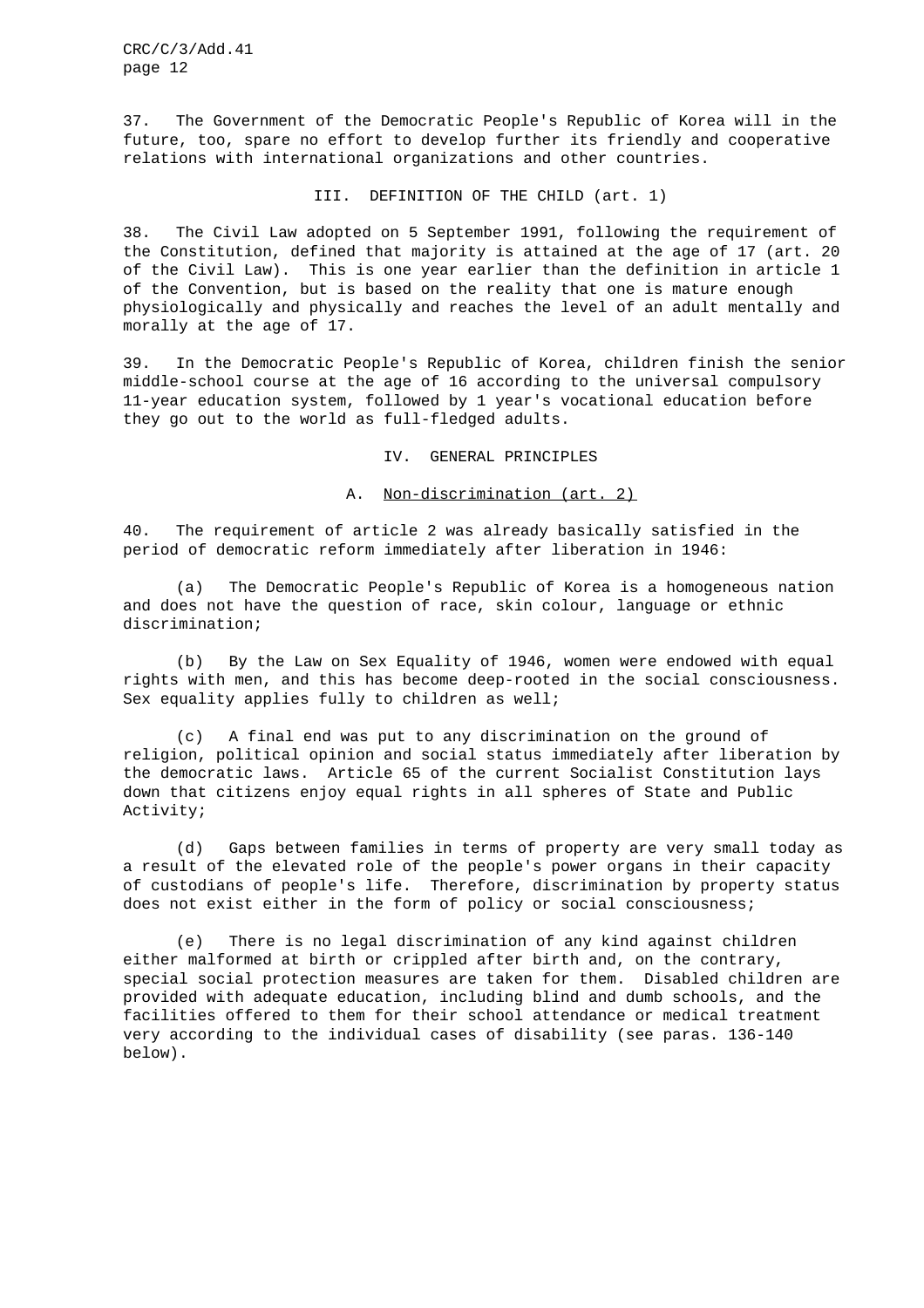## B. Best interests of the child (art. 3)

41. It is the invariable principle of State policy to take the interests of the child into primary consideration. Article 76 of the Socialist Constitution and article 6 of the Family Law define special protection of the interests of children and mothers, and article 12 of the Law on Educating and Rearing Children state that the State and public cooperative organizations should supply, on their own responsibility, the things needed for the education and rearing of children under the principle "the best for the children!".

42. By article 22 of the Family Law, the one who is to bring up children after the parents' divorce is decided in the interest of the children.

43. The Family Law Article 6, paragraph 2, requires the State to direct primary attention to supplying mothers with the conditions for educating and bringing up their children soundly. The obligations of parents in the education of children are defined in article 27 and the duty of parents to be responsible for and take care of the health and physical growth of their children is defined in article 28.

44. Parents in this law includes children's legal guardians as well as natural parents. The implementation of the provisions of the Family Law defining the duty of parents and legal guardians to protect and look after their children is supervised by the population administration organs (art. 45 of the Law) and serious violations of the requirements are dealt with by law in courts concerned.

45. The Democratic People's Republic of Korea underlines the role of parents, but attaches greater importance to the full-time State institutions for rearing and educating children in the protection and rearing of children.

46. The interests of children are thoroughly protected by the special State institutions for child rearing and education. The State administration organs always pay great attention to the administration of and the material supplies for the institutions. This work principle of the State administration organs is reflected in articles 47 to 49 of the Law on Educating and Rearing Children.

47. As is seen above, the legal provisions on the best interests of the child are wide-ranging and exhaustive in the Democratic People's Republic of Korea. The requirement of the Government to offer special benefits and preferential rights to children is now embodied in the orderly national work system and has become deep-rooted in the consciousness of the people.

C. Right to life, survival and development of the child (art. 6)

48. The Government of the Democratic People's Republic of Korea does not permit the slightest encroachment upon the life of the child and ensures children the best conditions for survival and development.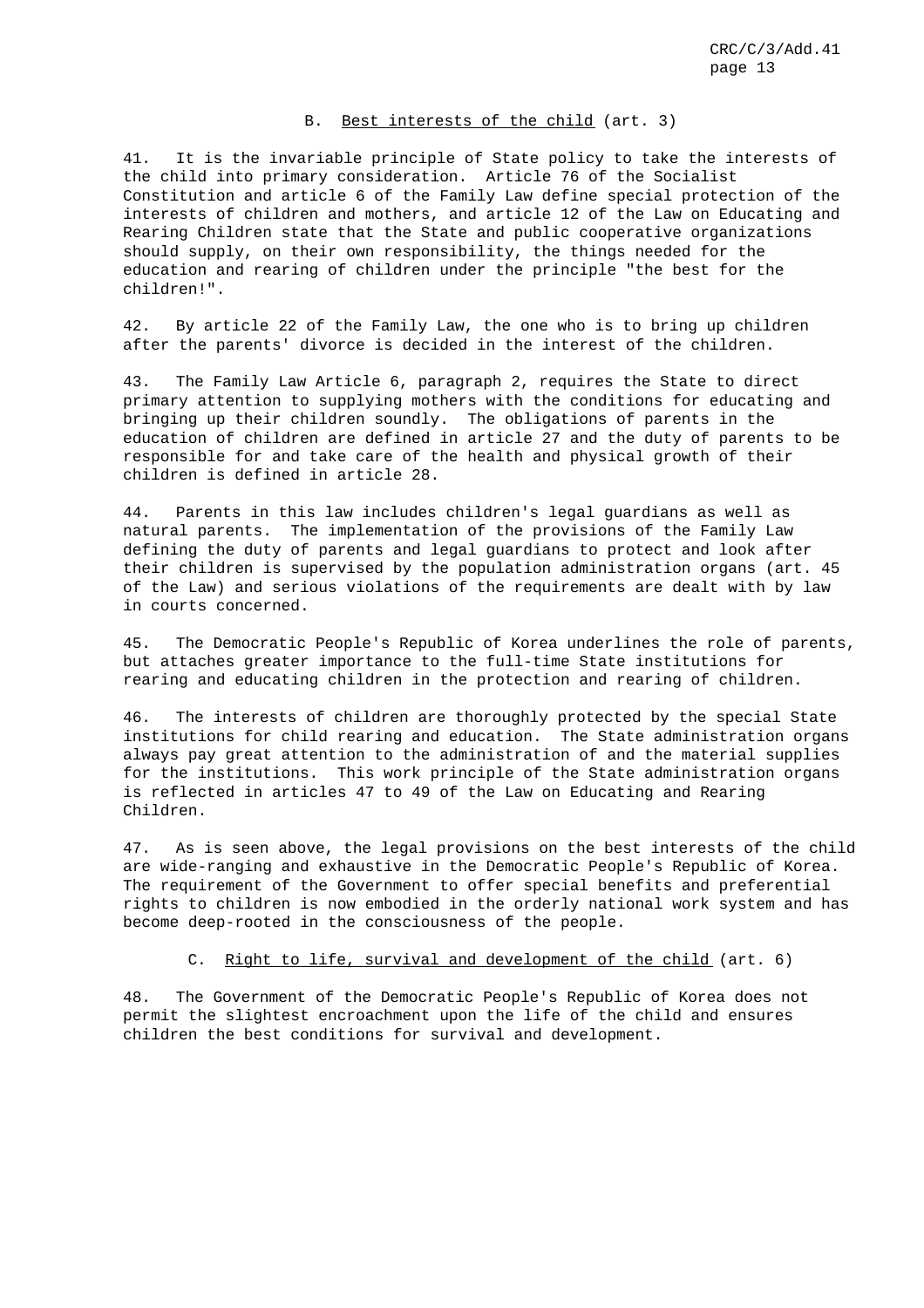49. The right to inviolability of the person defined in article 78 of the Socialist Constitution does not make an exception for children, and their life is protected by article 56.

50. There is no provision for considering the life of a child, even a newborn, less important than that of an adult. On the contrary, a heavier penalty is due according to the Criminal Law if a crime is committed against a child (art. 153) or if a person has encouraged a minor to commit or take part in a crime (art. 132).

51. By strict directive of the public health administration organ, a ban is placed on illegal medical practices using the internal organs or parts of a human body, including those of children.

52. The principled requirement to provide children with the right to survival and development is intensively reflected in chapter 2 of the Law on Educating and Rearing Children, which stipulates the education and rearing of children at State and public expense, and in the Public Health Law as well as other laws and regulations of education (see sect. VII. A below).

D. Respect for the views of the child (art. 12)

53. Children are also unreservedly guaranteed, like other citizens, freedom of speech, of the press, of assembly, demonstration, association and religious belief and the right to submit complaints and petitions provided for in articles 67 to 69 of the Socialist Constitution. This is on the assumption that the child is capable of forming his or her own views.

54. In special legal actions, the opinion of a child is to be considered carefully. Article 31, paragraph 2, of the Family Law stipulates that, when a child of more than six years of age is to be adopted, his or her agreement is needed. According to the Law on Nationality, the nationality of a child may be changed only with his or her agreement.

55. By virtue of article 147 of the Criminal Procedures Act, the voluntary testimony of a child has the value of evidence if it coincides with others and thus children are provided with the opportunity to take the floor in court directly or by proxy.

56. The details of the embodiment of the principle of respecting children's views are described in paragraphs 67 to 71 and 79 to 83 below.

V. CIVIL RIGHTS AND FREEDOMS

A. Name and nationality (art. 7)

57. In the Democratic People's Republic of Korea, every child is registered with the population administration organ and the identity registration organ and is issued with a birth certificate within 15 days from birth, in accordance with the regulations on identity registration. A birth certificate has the child's name, sex, birth date, birthplace, nationality and parents'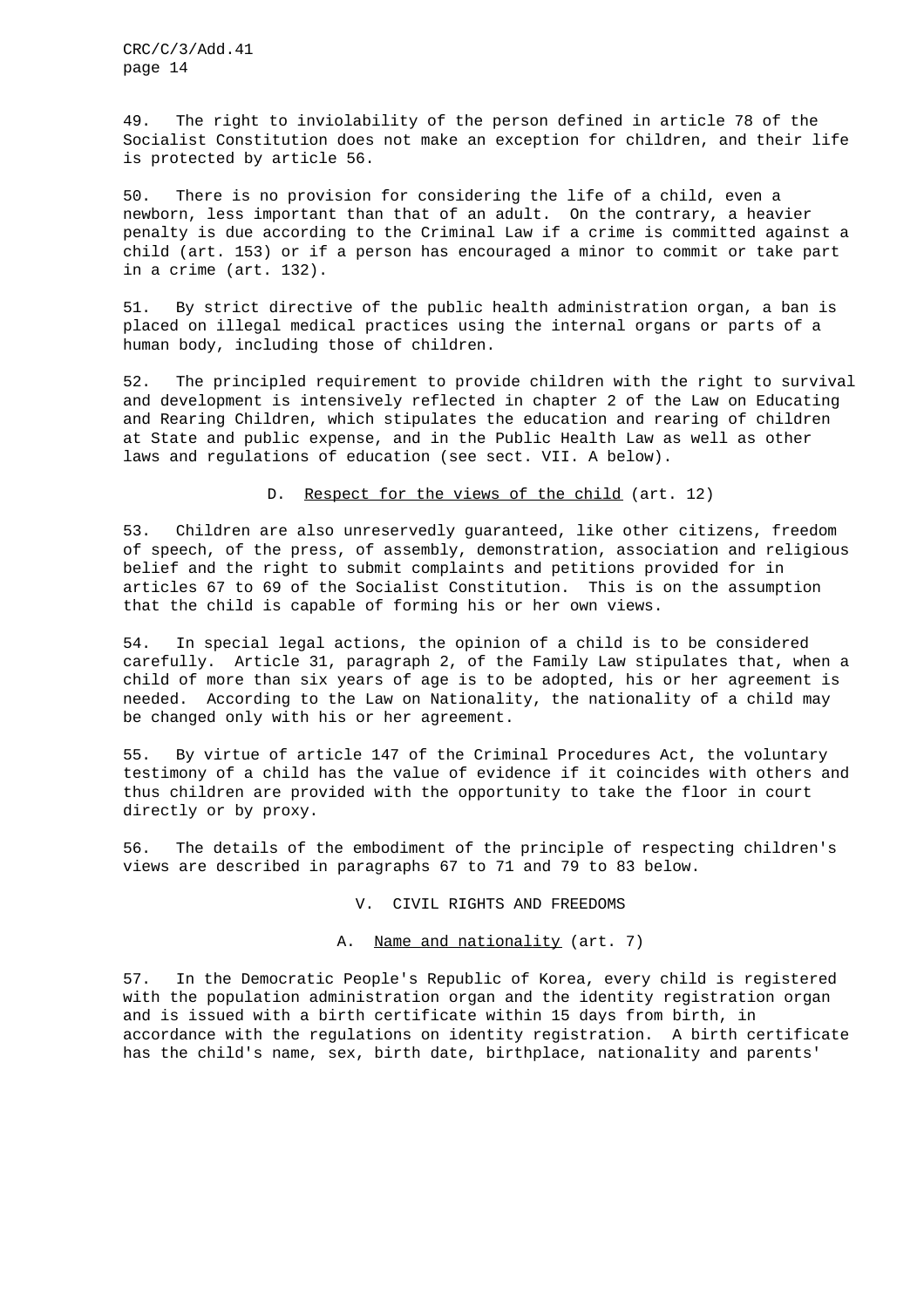names on it. By its birth registration, the child is endowed with the right to receive all sorts of social benefits. There have not been any cases of avoiding or overlooking birth registration.

58. Children, in principle, follow the family name of kinship, which is the national tradition. This is mentioned in article 26 of the Family Law: "Children shall follow the family name of their father. If this is impossible, they may follow that of their mother, and in case both parents are unknown, the population administration organ shall decide". Newborn children are traditionally named by their parents, grandparents or close relations and there is no legal regulation on how to coin names.

59. Children are guaranteed the right to nationality after birth by law. Article 62 of the Socialist Constitution reads: "The terms for becoming a citizen of the Democratic People's Republic of Korea are defined by the Law on Nationality," which provides that the nationality of a newborn child shall be decided mainly by blood ties and in some particular cases by birthplace. Under this principle, a child born of citizens of the Democratic People's Republic of Korea is a citizen of the Democratic People's Republic of Korea irrespective of its birthplace and a child born in the territory of the Democratic People's Republic of Korea between a citizen of the Democratic People's Republic of Korea and a foreigner is also a citizen of the Democratic People's Republic of Korea.

60. The nationality of a child born between an overseas citizen of the Democratic People's Republic of Korea and a foreigner is decided according to the will of the parents or guardians. That of a minor above 14 years of age follows the will of parents or guardians subject to the agreement of the minor. If the intention of a minor differs from that of his or her parents or guardians, the former has greater weight. If parents acquire or lose the citizenship of the Democratic People's Republic of Korea, the nationality of a child under 14 years of age is changed to that of the parents except that of a child between 14 and 16 years of age is changed only with his or her own agreement and the will of the parents. In this case, if the parents have no view or a different view, the intention of the minor is respected. If one of the parents who have the citizenship of the Democratic People's Republic of Korea changes citizenship the nationality of the child remains unchanged.

61. In the Democratic People's Republic of Korea, no child is found without nationality by the thorough implementation of the Law on Nationality. If there should be a child whose parents or relations are not know at all, the population administration organ would give it a name, register it and bring it up on its own responsibility.

## B. Preservation of identity (art. 8)

62. The Democratic People's Republic of Korea respects the right of a child to preserve its identity, including nationality, name and family relation.

63. The Democratic People's Republic of Korea does not have any criminal or civil penalty of depriving one of or altering the whole or part of one's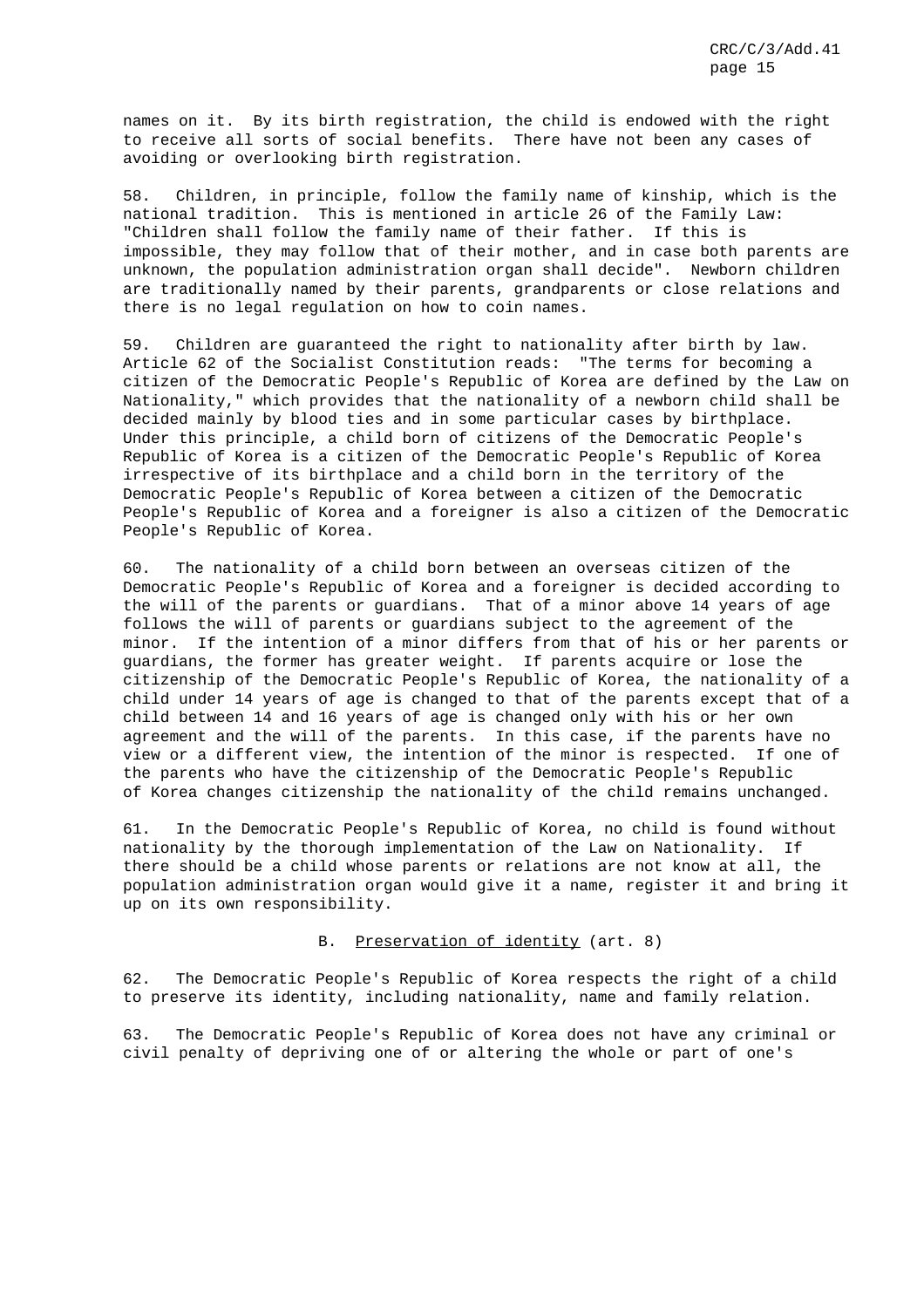identity, including nationality, name and family relation. The name of a child who is 14 or more years old may be changed only if the child agrees, just like his or her nationality.

64. Even when parents have committed a crime and assume criminal responsibility, their children are not forced to give up or alter their relation with their parents.

65. The Japanese imperialists, when they were occupying Korea, pursued the policy of so-called "changing names" to deprive Korean people of both their family and given names and force Japanese names on them. This was one of the most vicious anti-human colonial policies of the Japanese imperialists, geared to national assimilation. After liberation, the Government let the people restore their names downtrodden by the Japanese imperialists, and protected them.

66. The Democratic People's Republic of Korea Government does not permit any encroachment upon the intrinsic identity of the nation and its descendants.

C. Freedom of expression (art. 13)

67. The Socialist Constitution of the Democratic People's Republic of Korea defines freedom of expression as one of the fundamental rights of citizens. The right to freedom of speech and of the press stipulated in article 67 belongs to all citizens irrespective of age. Children are entitled to express their ideas, views and feelings freely by verbal and written language or other means just as adults do.

68. Especially by the right to submit complaints and petitions granted in article 69 of the Socialist Constitution, children may freely appeal against the Government, public organizations and other authoritative or service organs and petition for the resolution of their justifiable requirements. Complaints and petitions may be submitted by children to population administration or legal organs either in the form of oral or written messages or by proxy. The organ that has received complaints and petitions reviews them in good time and informs the person concerned of the result. Deliberately ignoring or dealing wrongly with a petition or a complaint is subject to a criminal punishment under article 127 of the Criminal Law.

69. The Government of the Democratic People's Republic of Korea has paid great attention to creating social conditions to enable children to express their ideas freely while laying the legal structure for ensuring freedom of expression. The basic medium through which children exercise the right to freedom of expression in practice is the activities of the Socialist Working Youth League of Korea or the Children's Corps. The Socialist Working Youth League of Korea or the Children's Corps activities are the channel through which children actively express and carry out their will, based upon democratic principles. Therefore the Government actively supports and protects the democratic activities of the Socialist Working Youth League of Korea or the Children's Corps organizations. This constitutes the major government measure to create and ensure the social conditions for children's freedom of expression.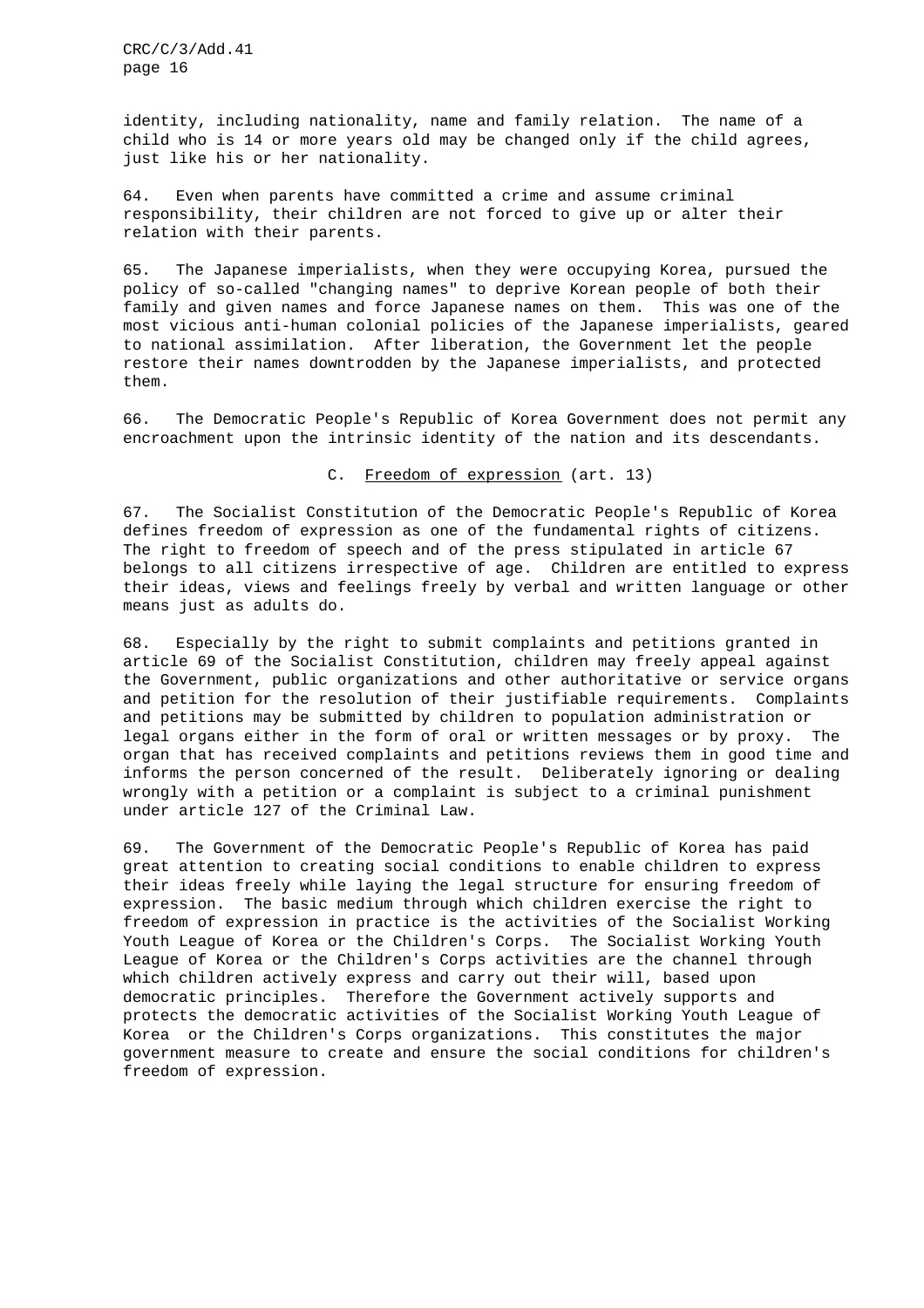70. Freedom of expression is assured to children regardless of frontiers in the Democratic People's Republic of Korea. Children may make public or impart their ideas to other countries or international organizations orally, in message, in print or in other form. This right is guaranteed by article 78 of the Constitution, defining privacy of correspondence and the regulations on international mail.

71. Freedom of expression is subject to no restriction unless it undermines the rights or reputations of others, or infringes on national security, public order or public morals.

#### D. Access to appropriate information (art. 17)

72. The Government of the Democratic People's Republic of Korea pays attention to ensuring that children have access to information from various sources, aimed at the promotion of their mental, spiritual and moral well-being and physical health.

73. The mass media have special programmes for children. Radio broadcasts have set times for children each morning and evening. Television broadcasts have times for children, too. At such times, the broadcasts are devoted to an enjoyable collection of varied information suited to the child's psychological peculiarities and interest.

74. Publishing and broadcasting for children have long been regularized and the production and dissemination of children's books occupy a priority position in the publishing business. What is important in publishing and broadcasting for children are newspapers and magazines. The newspaper Rodong Chongnyon (Working Youth) carries a lot of information attracting senior middle-school pupils. It is issued 6 times a week and its total circulation is 800,000. There are such periodicals for children as Flower Buds, Sonyon Sinmoon (children's newspaper), Saenal (new day), Saesedae (new generation), etc.

75. The Kumsong Youth Publishing House and the Educational Books Publishing House concentrate on publishing children's books. Tens of thousands of copies of 400-odd books are produced each year for youth and children. Children's books are available at bookshops in every province (or municipality directly under central authority), city (or district) and county and are sent to school libraries and district or county children's libraries for perusal or loan.

76. The Government encourages the dissemination of foreign publications and basic scientific materials among children. In recent years alone, tens of thousands of copies of children's books, including selected works of world literature and world juvenile literature, works of writers and poets of different countries of the world, comic books, juvenile story books, picture books, etc. have been published through the measures taken by the Government. Under article 50 of the Socialist Constitution, the Government concludes agreements, protocols, contracts, etc. with foreign Governments or scientific research organs for the active exchange of science and technology and distributes to schools without delay newly acquired scientific and technical materials if they are helpful to children's education.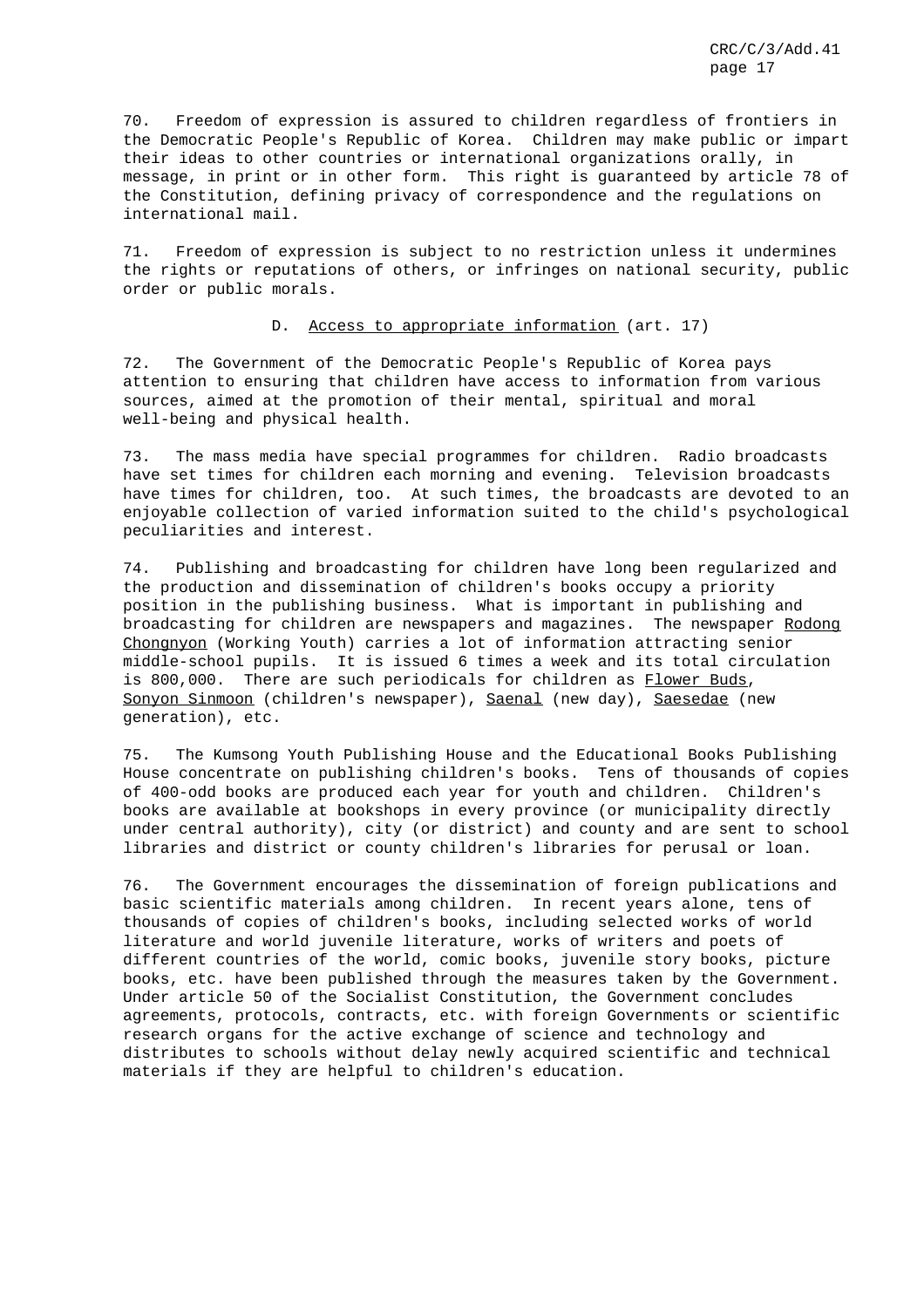77. The Democratic People's Republic of Korea does not have the language problem of children belonging to a minority group as there are no racial minorities in its territory.

78. The Government of the Democratic People's Republic of Korea guards against elements that may hamper the sound spiritual and moral development of the child in its dissemination of information.

## E. Freedom of thought, conscience and religion (art. 14)

79. The Government of the Democratic People's Republic of Korea respects the rights of the child to freedom of thought, conscience and religion. This is put into practice by ensuring freedom of speech and religious beliefs defined in the Socialist Constitution. Nobody is called to account, politically or legally, for his or her thoughts, conscience or religion.

80. The Government does not interfere in, but protects, any action of parents or legal guardians to educate the children under their care spiritually and morally or to inspire their religious devotion. In view of the demand for religious knowledge, experts in religion are educated in the Pyongyang School of Theology run by the Korean Christians Federation and the Department of Religion of the Kim Il Sung University.

#### F. Freedom of association and of peaceful assembly (art. 15)

81. Article 67 of the Socialist Constitution guarantees freedom of assembly, demonstration and association, stipulating that the State shall ensure conditions for the free activity of democratic political parties and social organizations.

82. The legal public organizations of the child are the Socialist Working Youth League of Korea (for senior middle-school pupils) and the Children's Corps (for the pupils between the second year of primary school and the second or third year of senior middle school). In addition, as organizations for extracurricular activities for schoolchildren, there are science, art, sports and other circles in each city (or district) and county (see paras. 178-184). There are no regulations that impose any legal restrictions on the activities of the circles. The Socialist Working Youth League of Korea and the Children's Corps organize various assemblies and demonstrations. These are inspired by warm enthusiasm and the progressive spirit of valuing justice and truth and aspiring for a brighter future for mankind.

G. Protection of privacy (art. 16)

83. The Socialist Constitution defines protection of the family by the State in article 77 and inviolability of the person and the home and privacy of correspondence in article 78. Article 74, paragraph 3, of the Constitution states that copyright and patent rights shall be protected by law. Article 98 of the Criminal Law sets punishments for deliberately making a wrong assessment of or ignoring writing, inventions, technical innovations and works of art and literature out of greed, jealousy or other false motives or publishing another person's work under his or her own name, and article 152 punishes a person who insults another or who damages his or her honour.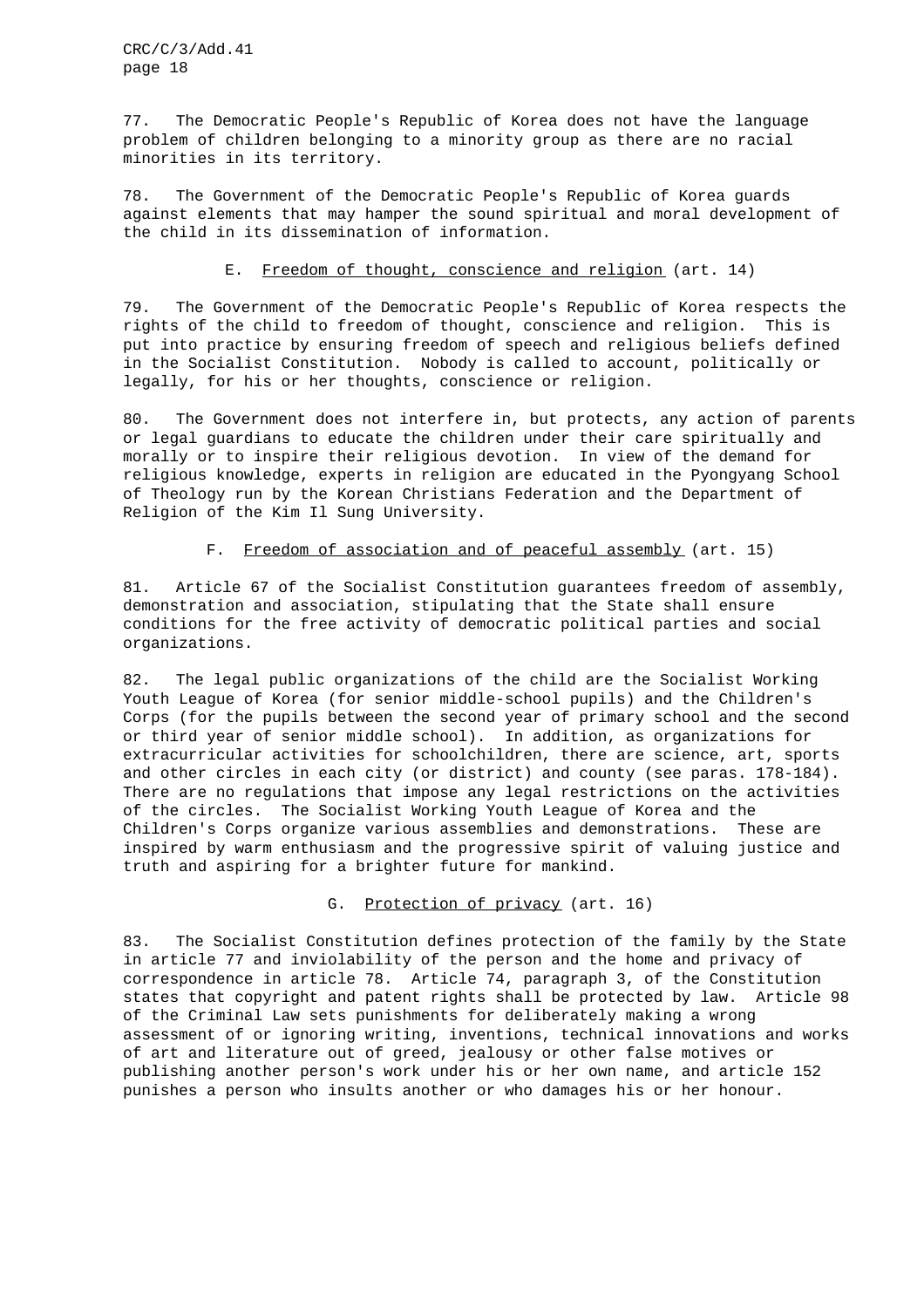84. It is a legal requirement to follow strictly the procedures and methods of law in case interference in a person's private life is unavoidable. The Criminal Procedures Act states that a search may be conducted only when sufficient grounds exist for suspicion that the offender is hidden or that there are articles or documents necessary for the clarification of an offence (art. 130); even when such grounds exist, search and seizure must be conducted with the public prosecutor's approval except in flagrante delicto (art. 131); for a search and confiscation, a warrant approved by the public prosecutor must be presented to the person subject to the search or to the person whose goods are subject to seizure (art. 132); search and seizure should be conducted during the daytime, except in an emergency (art. 134), should be attended by two observers and the search of a woman should be attended by women (art. 135); in cases where a personal secret that has nothing to do with the criminal case becomes known in the process of a search, it must not be revealed to the public (art. 137); and when there is the danger that a national or personal secret will be revealed, a trial may be closed to the public totally or partially (art. 16), etc.

85. Children, when their privacy has been infringed, may appeal to the population administration organ, public security organ or judicial and procuratorial organ concerned for the recovery of their rights. These organs then investigate the case in a responsible way and, if the appeal proves to be well-grounded, resolve it to the full.

# H. Right not to be subjected to torture or other cruel, inhuman or degrading treatment or punishment (art. 37)

86. Article 23 of the Criminal Law states that the death penalty may not be imposed on those who were under 18 years of age when they committed the offence, nor may it be executed against pregnant women. However, no such cases have occurred in the Democratic People's Republic of Korea.

87. Article 11, paragraph 1, of the Criminal Law states that punishment shall be imposed only on offenders who are over 14 years of age when they commit an offence and, in paragraph 2, that for offenders between the ages of 14 and 16 social education measures may be adopted at the stage of indictment or trial. By this special penal measure concerning juvenile crimes, juvenile offenders, who are seldom found, are usually admonished by public security organs and reformed through education under the responsibility of their parents and school, instead of being dealt with through criminal procedures. Therefore the institutions for reform through labour do not have juvenile inmates.

88. Articles 4 and 6 of the Criminal Procedures Act demand full guarantees for human rights, accuracy, objectivity and prudence in dealing with and disposing of a criminal case. These principles are enforced more strictly when the object of a case is a child.

89. Disciplinary punishment and penalties are strictly prohibited by policy as education methods at the institutions for educating and rearing children. The Government of the Democratic People's Republic of Korea emphasizes explanation, persuasion and influence by positive examples in the education of children.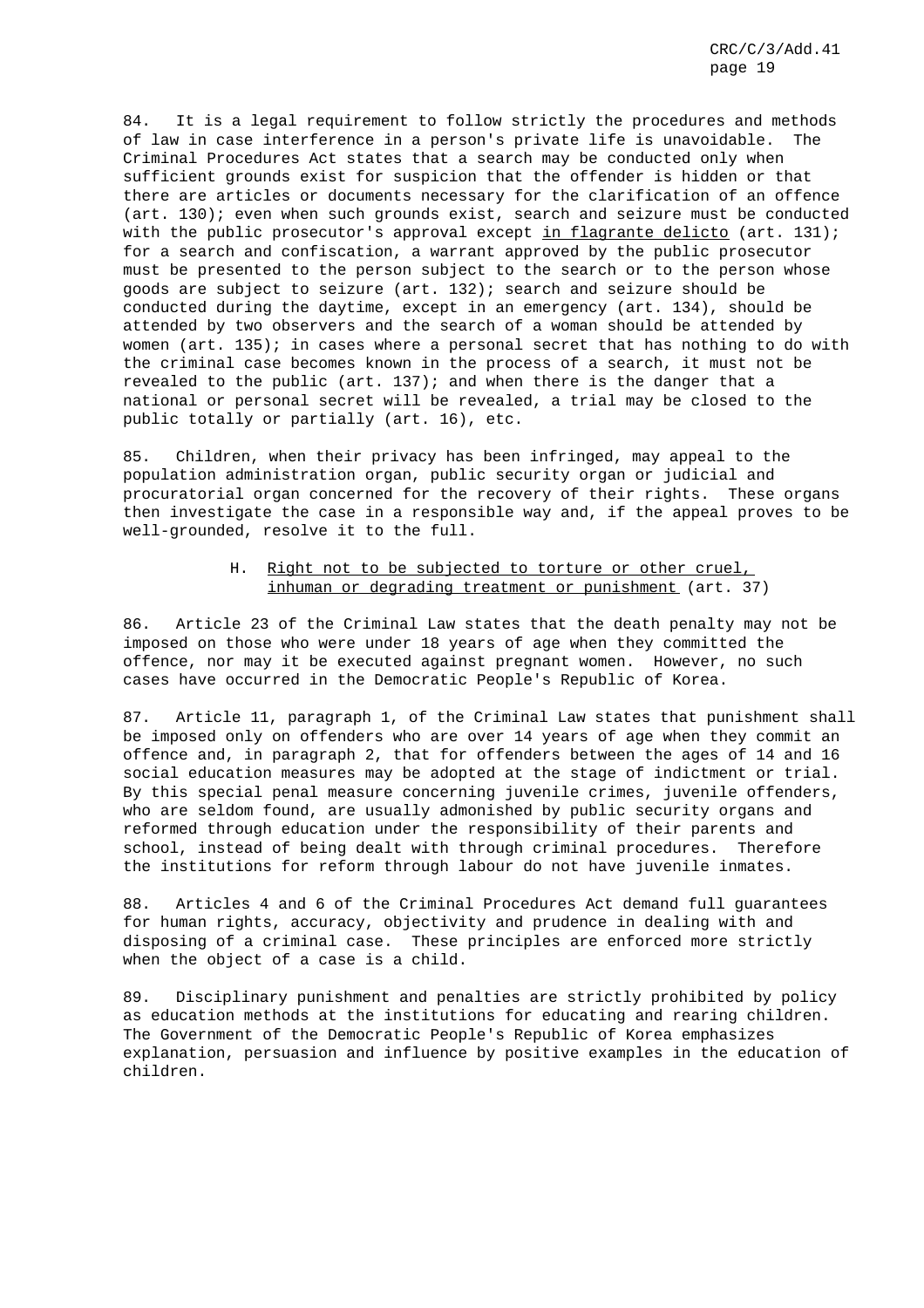#### VI. FAMILY ENVIRONMENT AND ALTERNATIVE CARE

#### A. Parental guidance (art. 5)

90. The Government has taken various legal measures to respect and enhance the right to direct guidance and the leading role of parents and legitimate guardians over their sons, daughters and children under their protection.

91. Articles 20 and 21 of the Civil Law provide that a person under the age of 16 shall exercise civil legal actions through his or her parents or guardian and that a person at the age of 16 should get the approval of his or her parents or guardian if he or she is going to exercise a civil legal action beyond the range of his or her income. Article 27 of the Family Law defines education of children as an important duty of parents, and article 39 of the Law on Educating and Rearing Children requires crèche and kindergarten teachers to devote all of their enthusiasm to the education and rearing of children with a high sense of honour and pride in their work. These legal measures contribute remarkably to enhancing the leading role of parents and legitimate guardians in the realization of the rights of the child.

92. Some parents, however, are found to be careless about the education of their children, leaving it entirely to State institutions such as the school, kindergarten or crèche. In this connection, social measures are being taken to elevate the responsibility and role of parents.

93. The Government sees to it that profound theoretical analyses of the position and role of parents in child education and the realization of the rights of the child and the collection of positive examples in child education are issued and disseminated. Television and radio also broadcast such programmes regularly. This work of enlightenment greatly helps to enhance the responsibility and role of parents in child education and the realization of the rights of the child.

## B. Parental responsibilities (art. 18, paras. 1 and 2)

94. Article 28 of the Family Law provides that parents shall take responsibility for and take normal care of their children's health and physical development and article 136 of the Criminal Law states that punishment is imposed on a person who, in duty bound to protect children, causes grave consequences by deliberately failing to do so. These legal provisions serve as a way to encourage the responsibility and role of parents and legal guardians in the protection and rearing of children.

95. The Democratic People's Republic of Korea does not lay the responsibility of bringing up children on one parent only. It is a generally accepted social consciousness that both parents should assume the responsibility together.

96. Article 2 of the Law on Educating and Rearing Children stipulates that all children shall be brought up at crèches and kindergartens at State and public expense. To bring children up under public care is an important State policy. This does not mean that the State disregards the responsibility and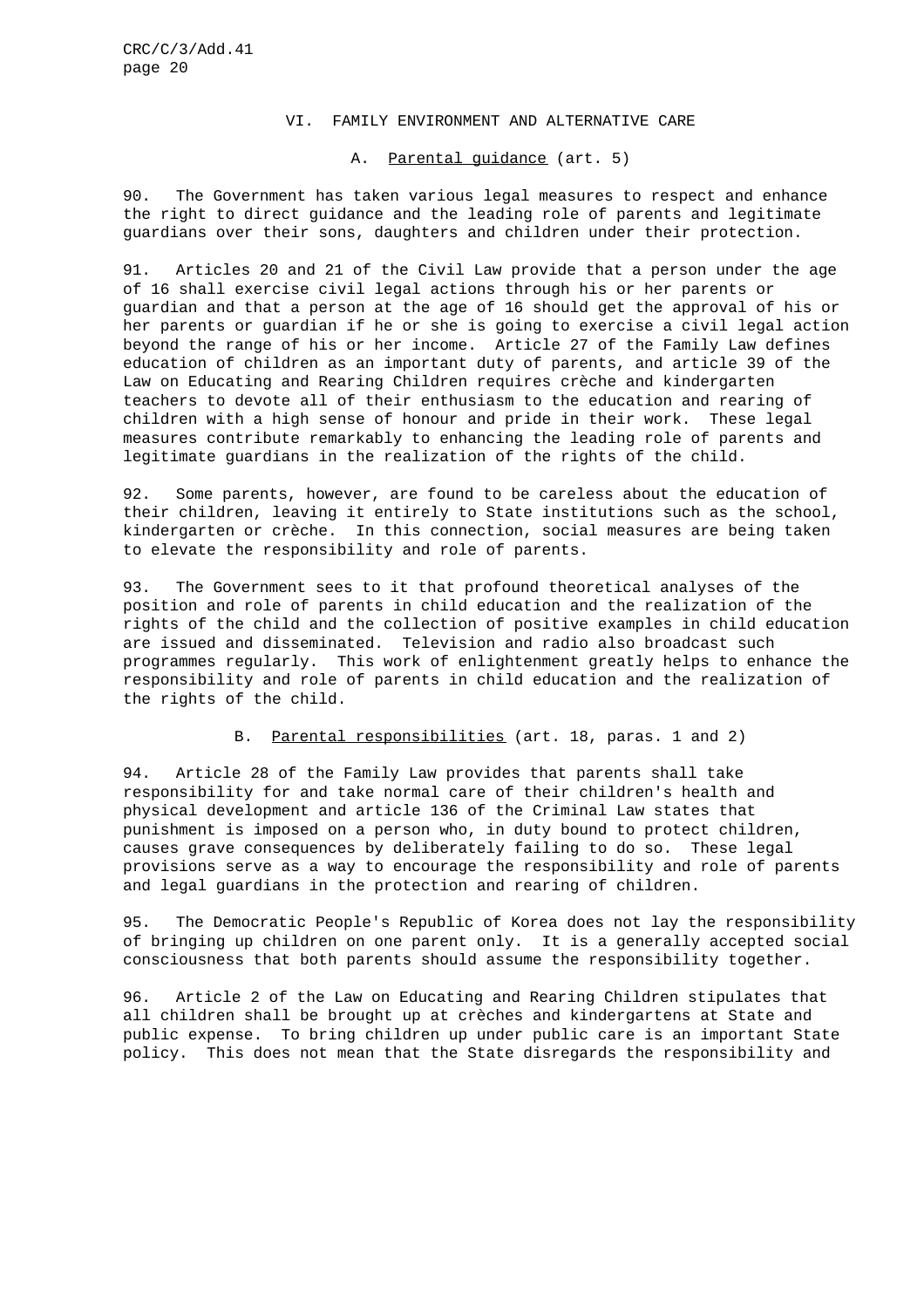role of parents and legal guardians in bringing up children. They assume the primary responsibility as they are related by blood or law with their children.

97. In the Democratic People's Republic of Korea, the State supplies mothers with the conditions necessary for educating and bringing children up (Family Law, art. 6).

#### C. Separation from parents (art. 9)

98. Article 25 of the Family Law states that children are related by blood with their parents and the relations between the children born outside marriage and their parents are no different from the relations between the children born in marriage and their parents. By this provision, children are entitled to enjoy the love and care of their parents living together with them. Children are never separated from their parents except when their parents are either committed to a reform institution or in quarantine due to infectious, mental or other diseases.

99. According to article 22 of the Family Law, the one to take care of children after divorce is decided by agreement of the parents in the interests of the children and, if no agreement is reached, the court takes the decision. If there is no special reason to the contrary, by law a child under three years of age is put under the care of its mother.

100. Article 13 of the Criminal Procedures Act states that, in cases where there is solid ground for believing that an offender can be reformed through social education, he or she may be committed to social education instead of being punished. This is applied to a mother, too, when she has committed a crime. When parents, especially the mother of a family, have committed a crime and the children are going to be helpless, compensation, fine or other administrative disciplines and social education are applied instead of punishment for the maintenance of the family, except some specific cases.

101. In case a woman with a baby has committed a crime, she is not detained, but in some unavoidable cases confined in her house or a definite area in accordance with articles 109 and 110 of the above Act in order to maintain her family.

# D. Family reunification (art. 10)

102. Article 62, paragraph 2, of the Socialist Constitution states that a citizen is under the protection of the Democratic People's Republic of Korea regardless of domicile, and article 16 guarantees the legal rights and interests of foreigners in the region. These provisions meet the requirements of children and parents who want to come from or go abroad for family reunification.

103. A number of children of Korean residents in Japan are in the Republic for their education. The Government ensures the possibility of their leaving the country to see their parents and the entry of their parents, as required.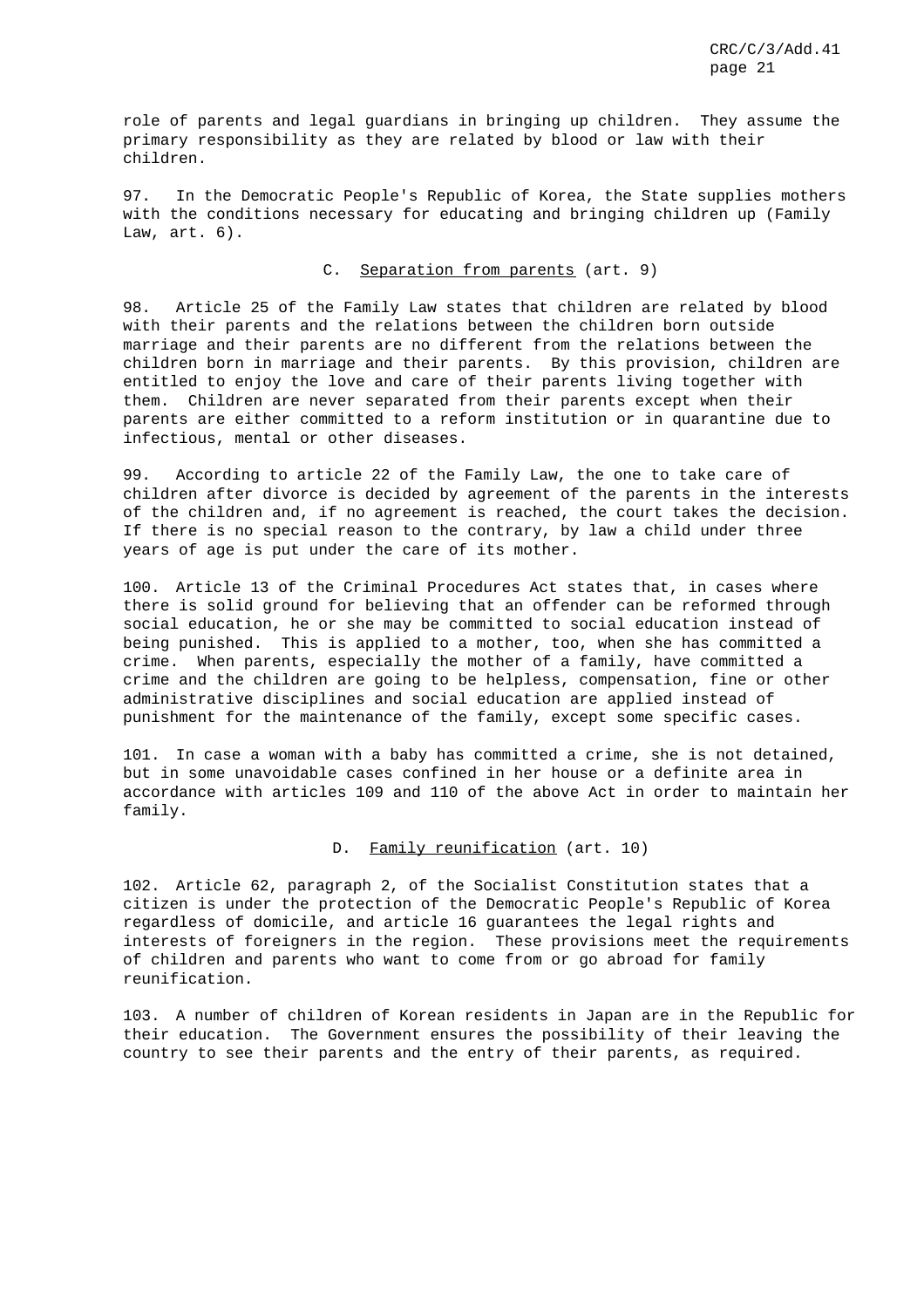#### E. Recovery of child support (art. 27, para. 4)

104. Article 23 of the Family Law stipulates that the parent who maintains the children may ask the one who does not for child support until they reach working age, and that the expense is decided by the court within the range of 10 to 30 per cent of the monthly income of the parent who does not maintain them, depending on the number of children.

105. By article 24 of the Family Law, the person who does not personally maintain the children but is responsible for child support may ask the court to relieve him or her of the responsibility when he or she has lost the ability to work or the person who used to maintain the children marries. The court deals with the claim fairly.

106. The above-mentioned provisions are effective even when the person who does not personally maintain the children but is responsible for child support is in a foreign country. Until now, such a case has not arisen.

#### F. Children deprived of a family environment (art. 20)

107. The Law on Educating and Rearing Children states in article 18 that children who cannot be cared for by their parents shall be brought up at a baby farm and an orphanage; the Family Law stipulates in article 35, paragraph 1, that grandparents, too, should maintain their grandchildren who are without parents. In article 36, paragraph 2, it is stated that those who have the ability to do so should care for their brothers and sisters who are helpless; and in article 37, paragraph 2, that, if a family has nobody who is capable of maintaining the children, the latter are supported by the parents, grandparents, brothers or sisters living apart.

108. As of the end of 1994, there were no orphans wandering around as beggars in the Republic.

G. Adoption (art. 21)

109. Article 30 of the Family Law stipulates that a citizen may adopt minor children of others but this shall not be permitted if the citizen has been deprived of the right to vote or has a disease that is harmful to the health of children or has no ability to educate and bring up adopted children.

110. Under article 32 of the Family Law, adoption is recognized if it is registered in the identity registration organ following the application of the would-be adoptive parents and the consent of the population administration organ, and article 33 stipulates that the relationship between adoptive parents and adopted children is not different from that between natural parents and children.

111. According to article 34 of the Family Law, adoption is annulled by the registration in the identity registration organ following the agreement of the adoptive parents and their adopted children, or of the adoptive parents and the natural parents or guardians of the adopted children and the consent of the population administration organ concerned. If no agreement is reached on the annulment of adoption, the court takes the decision.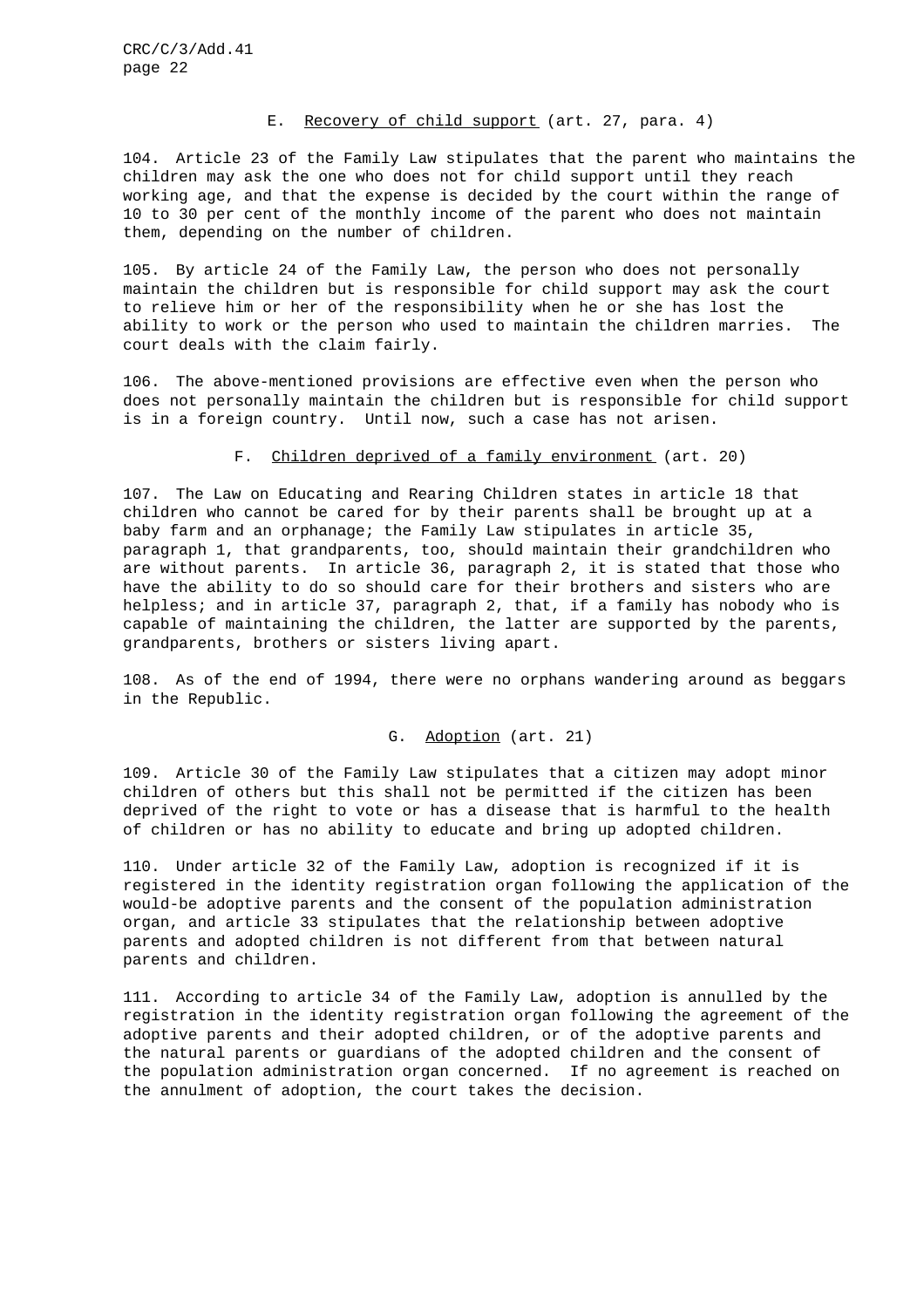112. The Democratic People's Republic of Korea does not have a legal provision prohibiting the adoption of children in a foreign country, but there have been no reports of a child of the Democratic People's Republic of Korea who has gone aborad to be adopted by a foreigner.

# H. Illicit transfer and non-return (art. 11)

113. Article 150 of the Criminal Law imposes penal punishment upon a person who steals or conceals a child in pursuit of selfish aims or from the motive of revenge. Such actions as the illicit transfer of a child abroad is regarded as a most serious case. There has been no report of such a case in the Democratic People's Republic of Korea where a person is most valued and children are "kings of the country". Instead, people are willing to bring up more children on their own responsibility.

# I. Maltreatment and neglect (art. 19), physical and psychological recovery and social reintegration (art. 39)

114. Article 137 of the Criminal Law punishes a person who damages the health of a person who is under his or her protection, or who causes a person to commit suicide because of maltreatment; and article 136 punishes a person who, in duty bound to protect children, causes grave consequences by deliberately not doing so. Moreover, the Criminal Law imposes punishment on a person working at a nursery or kindergarten who causes a child under his or her care to be seriously injured or to die as a result of his or her neglect in article 99; a person who commits violence by such means as beating in article 149; and on a man who has sexual intercourse with a girl under the age of 15 in article 153.

115. Article 41 of the Criminal Law states that a person who has been granted a special or a general pardon and a person who has served his or her full time is regarded as guiltless from the day of the granting of the special or general pardon or from the day on which he or she completes the term and is not discriminated against under the law. As there have been no child inmates in a reform institution in the Democratic People's Republic of Korea, the question of social rehabilitation of a child released from a reform institution has not arisen.

#### J. Periodic review of placement (art. 25)

116. The Law on Educating and Rearing Children stipulates in article 47, paragraph 2, that crèches and kindergartens shall be directed by both the central administration education and public health organs and the local power organs; in article 48 that the central administration education and public health organs shall administer all aspects of educating and rearing children; and in article 49 that the local power organs shall direct the work of crèches and kindergartens in the areas under their jurisdiction.

117. By article 45 of the Family Law, the fulfilment of a guardian's duty is supervised by population administration organs. Direction and supervision in accordance with these provisions are centred on the education, rearing and protection of children.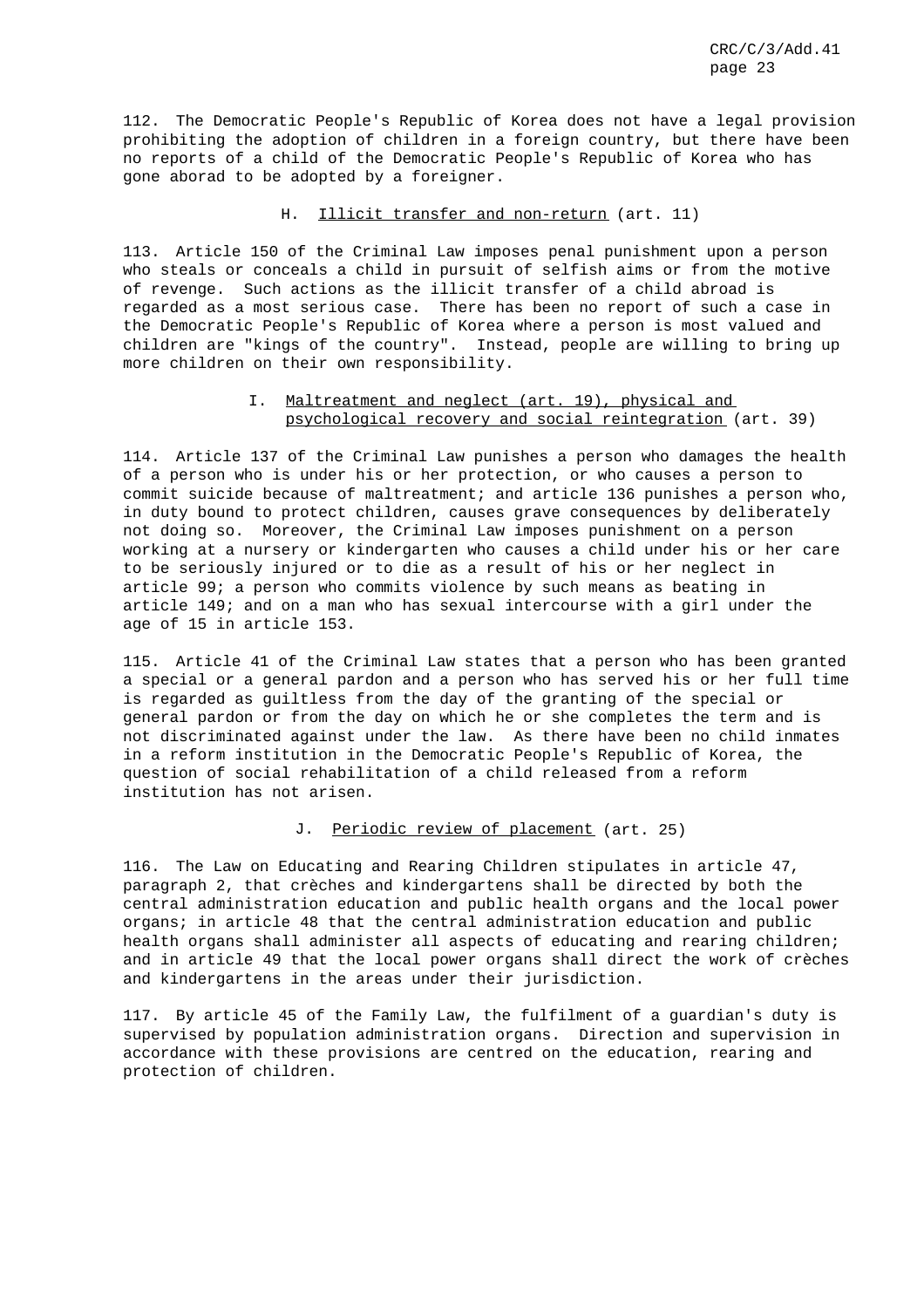118. The local power organs regularly direct and monitor the upbringing and education of and the extension of rights to children at schools of all levels, crèches, kindergartens, baby farms and orphanages. They do the same for the clinics, welfare service establishments and commodity supply organs that are attached to schools. Baby farms, orphanages, children's wards and children's sanatoriums are similarly administered by the local power organs.

119. Monitoring the extension of rights to children constitutes a major part of the work of the public procurators' offices at all levels.

VII. BASIC HEALTH AND WELFARE

A. Survival and development (art. 6, para. 2)

120. The Socialist Constitution states in article 56 that the State shall protect people's lives and improve the working people's health by consolidating and developing universal free medical care, improving the district-doctor system and implementing the policy of preventive medicine; and in article 76 that the State shall afford special protection to mothers and children. These constitutional requirements take concrete shape in the Public Health Law, the Law on Educating and Rearing Children, etc.

121. The important measure for child survival and development is the universal free medical-care system. It was introduced in January 1953, when the country was in the thick of the Korean war and was developed by the measure taken in February 1960. Article 9 of the Public Health Law elaborates the content of the complete and universal free medical service given by the State as follows:

"1. All medicines provided by the medical establishment to patients, including outpatients, are free.

"2. All services such as diagnoses, experiments, tests, treatment, operations, sick calls, treatment and meals while in hospital are free of charge.

"3. Medical services for the working people's recuperation are free and the travel expenses to and from the places of recuperation are borne by the State and cooperative organizations.

"4. Assistance in delivery is free.

"5. Health check-ups, health consultations, preventive vaccinations and other prophylactic medical services are free."

This provision of the Public Health Law is applied to all citizens, including children, and ensures children the fundamental right to survival and development.

122. Article 10 of the Public Health Law provides that the State should direct deep concern and care to the protection of the health of women and children and that the State should give special benefits to a woman who bears more than one child at once and to her children and assumes the whole responsibility for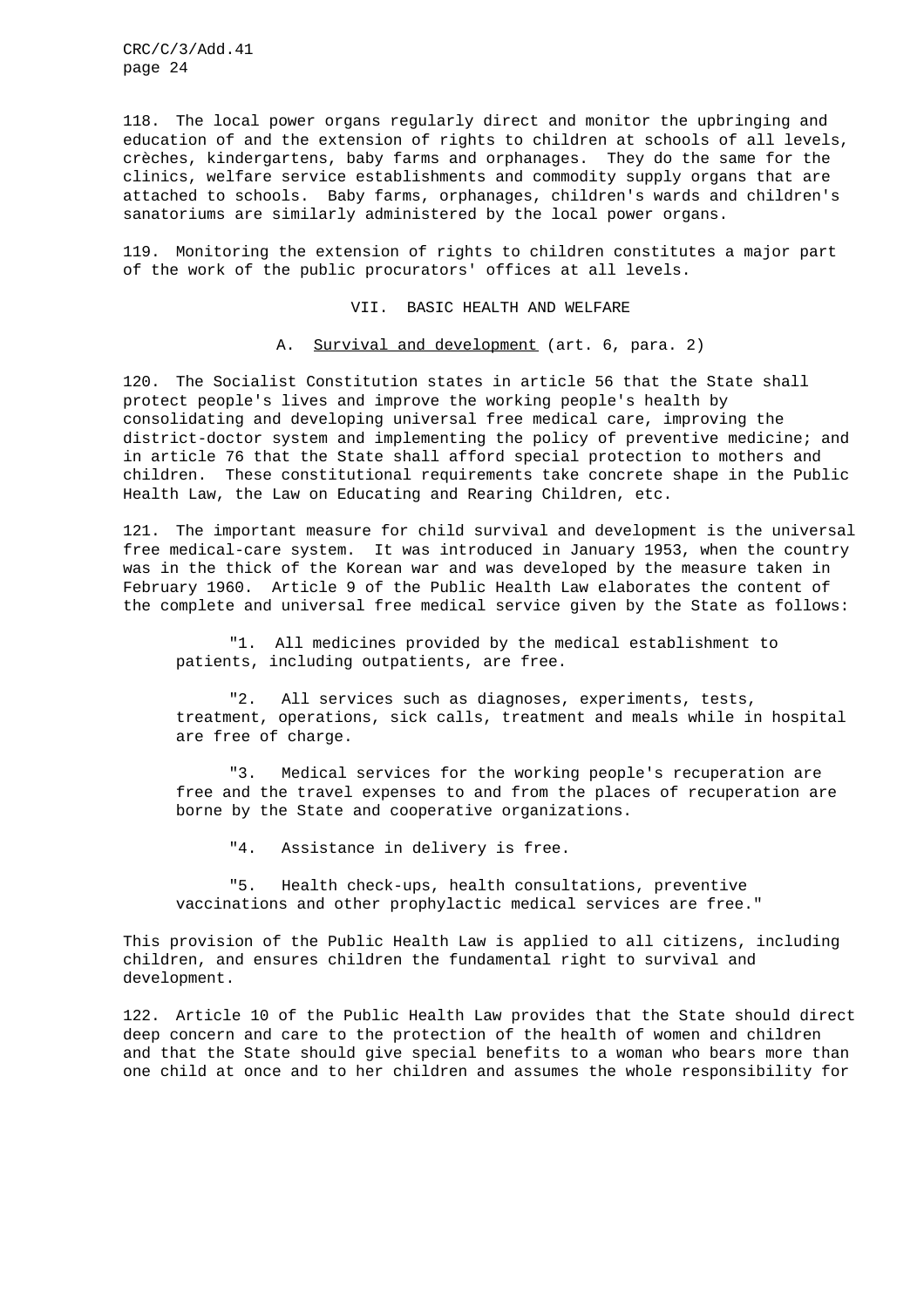rearing children who have no one to take care of them. By this provision, special concern and care is directed to the protection of the health of women and children in the Democratic People's Republic of Korea.

123. The Law on Educating and Rearing Children has the following provisions regarding child survival and development:

(a) The State shall grant all sorts of benefits to all children so that they may grow up happily wanting for nothing and enjoying existing excellent modern facilities for their education and upbringing (art. 7);

(b) The State and public cooperative organizations shall ensure all the things needed for educating and bringing up children under their own responsibility, in accordance with the principle of "The best for children" (art. 12);

(c) The State shall afford special protection to women with children, grant maternity leave before and after childbirth, supply salary, provisions and a share of distribution at the expense of the State and the public cooperative organizations during the leave, enrol all pregnant women in time in maternity hospitals or other medical establishments, offer systematic medical service and assistance at childbirth free of charge and protect the health of women after childbirth, give pregnant women easy jobs suited to them and reduce the working hours of mothers of children allowing them full pay (art. 20);

(d) The State shall provide crèche and kindergarten children with systematic medical service free of charge in accordance with the universal free medical-care system, allocate medical workers and supply medical equipment and medicine to each crèche and kindergarten and offer timely preventive treatment to children through special medical establishments (art. 25). In addition, the Law on Educating and Rearing Children describes the details of supplying children with provisions, foodstuffs and hygienic living environments to bring them up in a cultural and scientific way.

124. The guarantee of survival and development for children as required by the Socialist Constitution, the Public Health Law and the Law on Educating and Rearing Children is one of the major tasks of the public health establishment.

125. The Ministry of Public Health, under the Administration Council and the departments concerned of the administrative and economic committee of the province, city or county, plan the work for child survival and development and administer the work of the child education and rearing organs and the preventive and curative medical-care establishments in the areas under their jurisdiction.

126. The Research Institute of Nutritional Care for Children, under the Academy of Medical Science, contributes to the scientific orientation of child feeding and the Research Section of Child Hygiene, which is a department of the Research Institute of Hygiene, to the provision of a hygienic environment to children.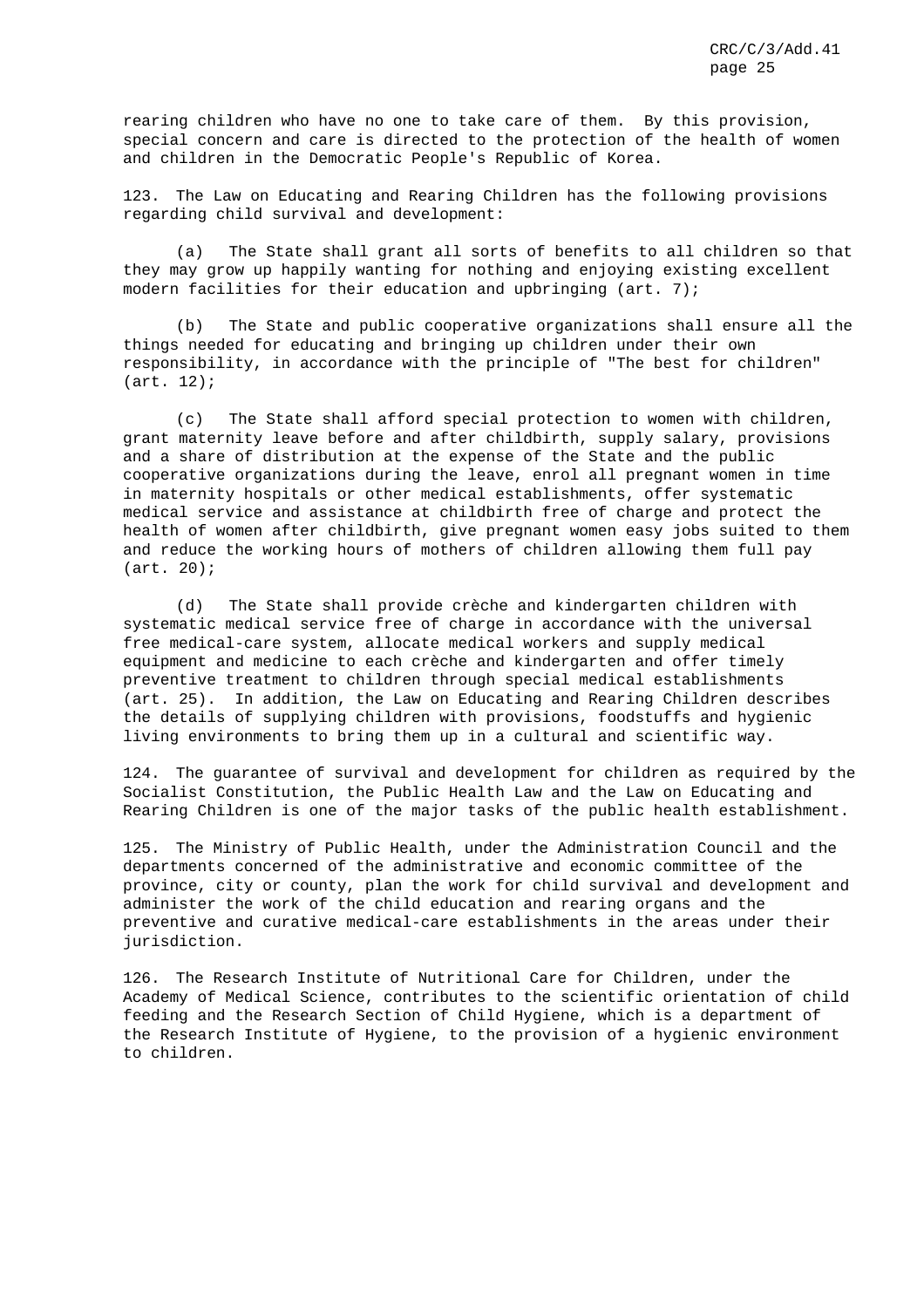127. One of the important preconditions for the guarantee of child survival and development is to protect the health of women, especially those who are pregnant or in the post-partum period. In view of this, the Government set up a well-arranged nation-wide network of medical services for mothers embodying the requirements of article 76, paragraph 3, of the Socialist Constitution, article 10 of the Public Health Law, article 20 of the Law on Educating and Rearing Children, etc.

128. Comprehensive maternity hospitals are located in large cities and obstetrical and gynaecological departments in the hospitals of the province, city, (or district) county or of factories and enterprises that have many women, to protect the health of pregnant women and provide for assisted childbirth in hospital. Rural village hospitals and combined clinics have midwives to take care of pregnant women and offer assistance in childbirth. The year 1992 witnessed a fourfold increase in the number of maternity hospitals; a 12.5-fold increase in the number of beds over 1970; and a 23-fold increase in the number of midwives over 1949. The Administration Council issued directive No. 26 in November 1992 to develop the obstetrical and gynaecological departments of city or county people's hospitals and the delivery rooms of ri (village) people's hospitals. All pregnant women have easy access to maternity and other hospitals and to the services of specially qualified doctors and midwives for delivery.

129. According to article 20 of the Law on Educating and Rearing Children, women are granted 150 days' paid maternity leave, and women with 3 children or more work for 6 hours, while getting paid for 8 hours.

130. Special State benefits are in store for the women who have multiple births and for their children. The paid maternity leave after birth is lengthened when a woman bears more than two children at once. Triplets are supplied by the State free of charge with clothing, bedding, a 1-year supply of dairy products and a preschool subsidy, and special medical workers take charge of such mothers and children and care for their health responsibly.

131. To guarantee child survival and development, it is of great importance to carry out preventive medicine. The Government has set up hospitals, clinics and public health centres in all provinces, cities, countries, dongs and ris as well as at the central level and assigned qualified doctors and experts to them. Thus no dong or ri is without a hospital and doctors in the Democratic People's Republic of Korea. The Government carries out an all-round examination of the health of all the population, including children and mothers, every spring and autumn through the medical establishments of the whole country, and regularizes vaccination in schools, kindergartens, crèches and all segments of the population.

132. Especially by the district doctor system in force, medical workers are in charge of some districts to monitor the health of the inhabitants, including children and mothers, and take measures for the prevention and cure of diseases.

133. The State system of educating and rearing children occupies a significant place in ensuring child survival and development. Every child is provided with the possibility of being brought up at a crèche and a kindergarten after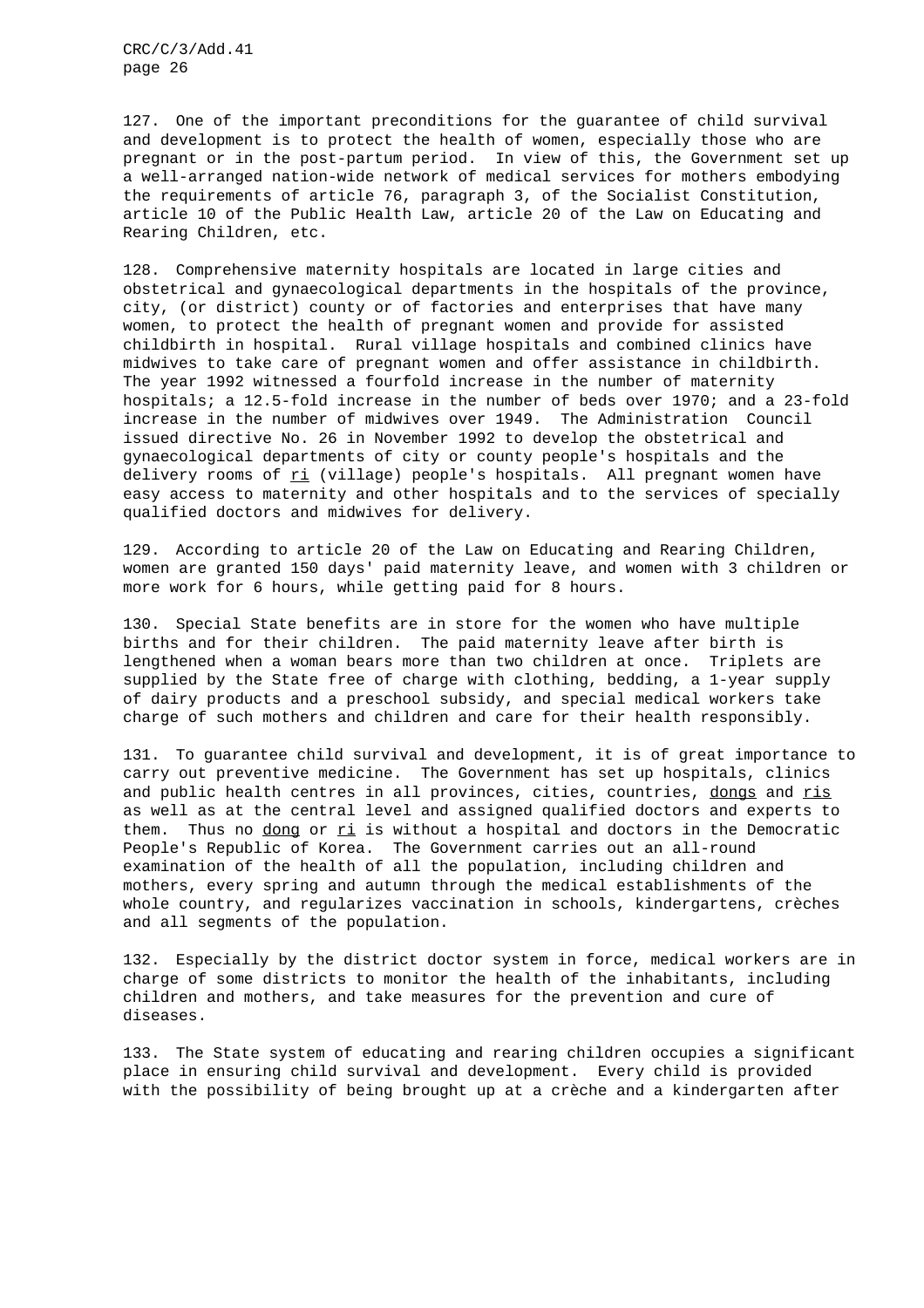birth, irrespective of sex, residence or the profession of its parents. Crèches look after children from birth to 4 years of age and kindergartens from 4 to 6 years of age in a scientific and cultural way at State and public expense.

134. Children with no mother or unable to benefit from maternal care are nursed at a baby farm (equal to a crèche) and an orphanage (equal to a kindergarten) at State and public expense. Crèches and kindergartens take care of children in a hygienic way, supplying them with a sanitary living environment, indoor temperature and humidity control in accordance with the Law on Educating and Rearing Children. They regularly offer physical training to children with fresh air, sunshine, water, medical facilities and gymnastic apparatus suited to their age and constitution.

135. The health of children is incomparably better now as a result of the positive measure for child survival and development, the increase in the level of people's economic and cultural life, the improvement in food supply and nourishment, the popularization of sports activities and the development of medical service in accordance with the State's line of preventive medicine. The mortality per 1,000 children decreased from 204 in 1944 to 9.2 in 1991, which is one twenty-second of the former.

B. Disabled children (art. 23)

136. As has been mentioned in paragraph 40 (e), above there is no legal discrimination against disabled children in the Democratic People's Republic of Korea. With the complete implementation of the prophylactic system, the number of children with physical or mental disabilities is very small.

137. Whole-hearted assistance for disabled children is encouraged all over the country as a noble social virtue. The State pays special attention to ensuring disabled children every possible medical service and educational opportunity, all free of charge.

138. Disabled children of preschool age are usually enrolled and treated at the hospitals in their areas and seriously disabled children are admitted in a special hospital, together with a parent, for treatment. Medical workers devote themselves to the treatment of patients. This is one of the major requirements of the "Devotion Movement" among medical workers.

139. Disabled children of school age are offered every convenience so that they may continue to get medical service while learning at school. As separate schools for disabled children, there are three schools for the blind and nine schools for the deaf and dumb. These schools enrol more than 1,800 blind or deaf and dumb children over 9 years of age for elementary and secondary general education and training in a technical skill suited to their physical characteristics. These schools have dormitories, dining halls, medical offices and public service facilities, and boarding children get allowances from the State.

140. Teachers and pupils displays the virtue of devotedly helping the victims of infantile paralysis or other physical disability to go to school. Pupils regard it as their natural duty to help the disabled in school attendance and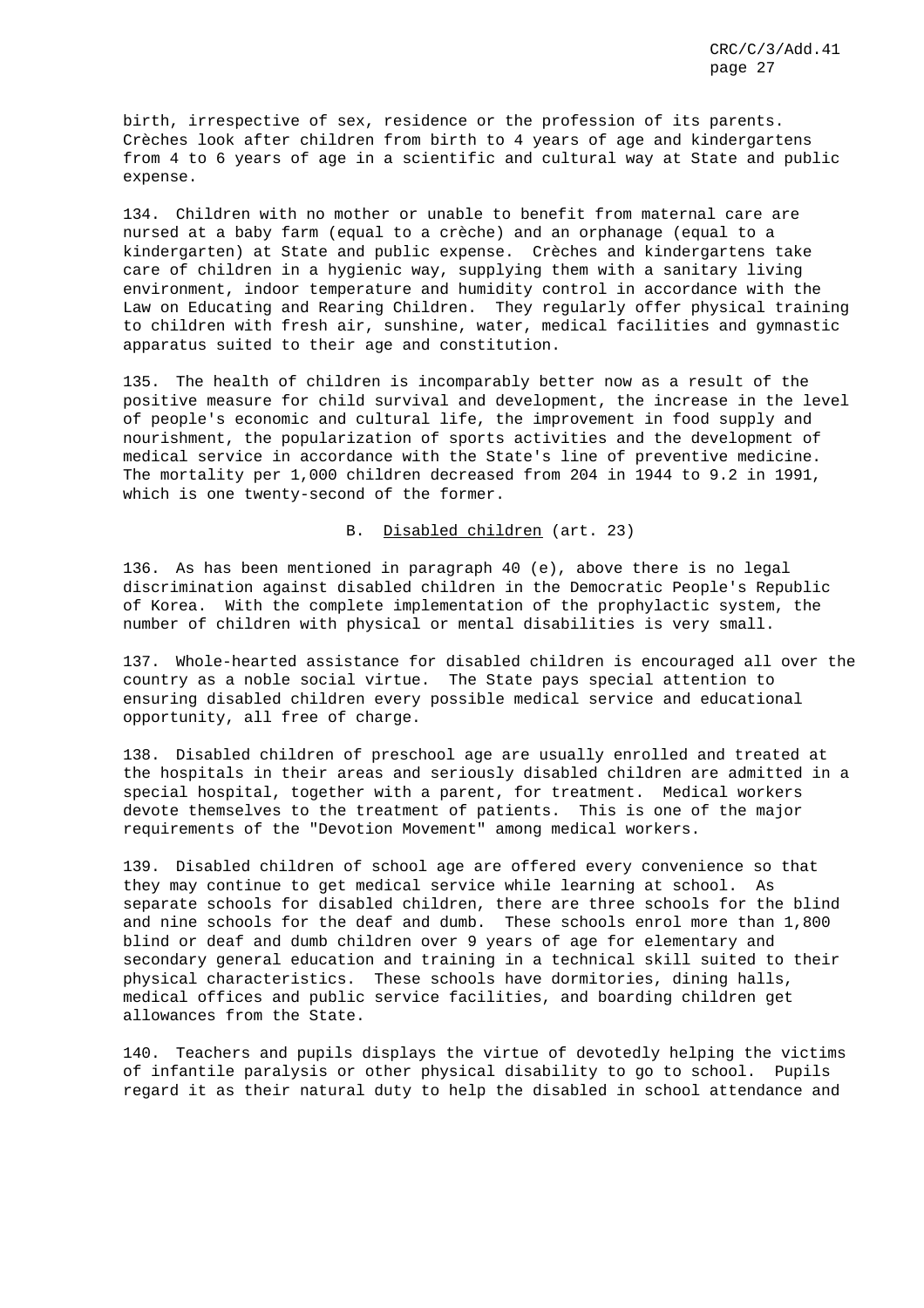study if there is such a child in their school or class, and teachers afford him or her additional individual teaching through regular family visits and extracurricular guidance. As of the end of June 1993, over 400 crippled and 200 blind children were being treated at special hospitals.

## C. Health and health services (art. 24)

141. The Law on Educating and Rearing Children provides in article 25 that crèche and kindergarten children shall be supplied with systematic medical services; in article 26 that every crèche should have a children's ward in it for the children whose sickness is not so serious as to be treated in hospital; in article 27 that children's sanatoriums shall be built in scenic spots, spas and seashores for the improvement of child health; in article 28 that State organs and the child education establishments should look into the health and physical growth, take due measures, scientificate and incessantly develop child education; etc. Article 10 of the Public Health Law states that the State should display deep concern and care for the protection of the health of children. These provisions guarantee the protection and promotion of children's health as well as prevention and treatment of diseases.

142. A close network of medical services for children covers the whole country, protecting and promoting their health. Each provincial seat has a children's hospital and the people's hospitals of the city (or district), county or  $ri$  and the polyclinics of the dong have a paediatric department.

143. Each crèche, kindergarten, elementary or senior middle school has a clinic and doctors to look after the health of pupils. In 1992, the number of children's hospitals increased up to three-fold and that of beds in them 2.7 times over 1970. At the moment a modern central children's hospital with 1,000 beds is under construction in Pyongyang.

144. In the Democratic People's Republic of Korea, preventive inoculation is conducted for children on a regular basis every year. Inoculation of children in 1994 compared with 1991 is as follows:

| <b>DISEASE</b>             | 1991             | 1994 |  |
|----------------------------|------------------|------|--|
|                            | (in percentages) |      |  |
| Pertussis, diphtheria      | 97               | 96.3 |  |
| Measles                    | 99               | 99.7 |  |
| Infantile spinal paralysis | 99.5             | 99   |  |
| Tuberculosis               | 99.6             | 100  |  |
| Tetanus                    | 100              | 99.5 |  |

145. The Government is specially watchful against infection in the children's living environment. It maintains the principle of constructing crèches,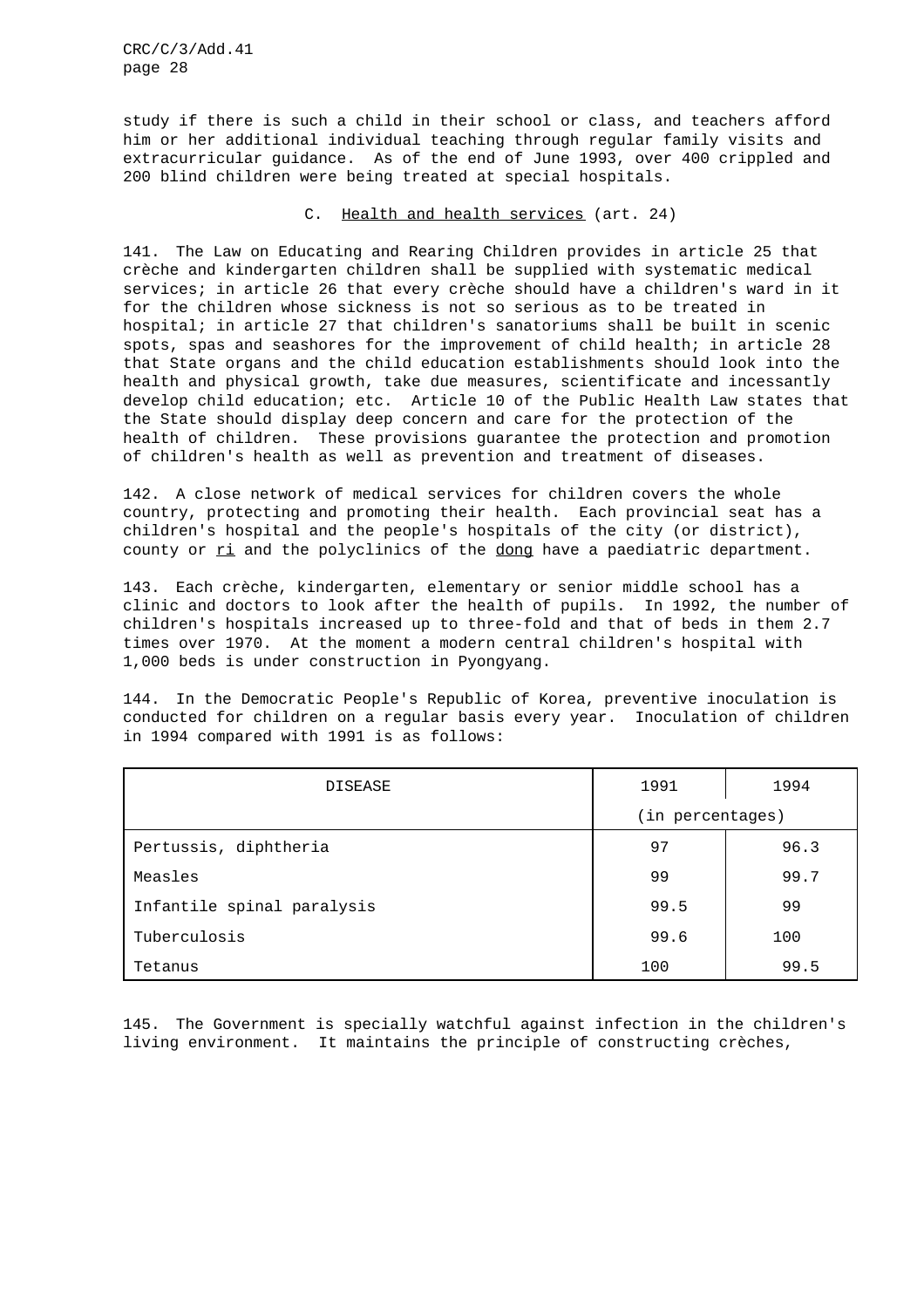kindergartens and other establishments for children, schools, children's parks, recreation sites and playgrounds at the best places, which are kept safe from environmental pollution.

146. Under articles 54 to 56 of the Law on Educating and Rearing Children, each city (or district) and county has a children's foodstuff processing factory or workshop. The service organs supply crèches and kindergartens, on a regular basis, with milk, eggs, fruit, candy, oil, etc. in conformity with children's nutritional standards.

147. Article 41 of the Law on Educating and Rearing Children states that those working in children's educational establishments including crèches and kindergartens should not have any disease that might affect the health of children. This principled requirement is applied to the workers who produce or handle children's food. The Government periodically conducts examinations of the health of teachers and other educational or service workers, and enhances the role of public health inspection organs to prevent diseases.

148. All of the urban or rural residential houses, crèches, kindergartens, schools, etc. are equipped with water service facilities and only drinking water above the standard fixed by the Ministry of Public Health may be supplied.

# D. Social security and child-care services and facilities (arts. 26 and 18, para. 3)

149. The Democratic People's Republic of Korea broadly introduces the social policies of protecting and taking care of children under the principle of "The best for children". The complete and universal free medical system, the universal compulsory free education system and various other policies of the State, inter alia, fully guarantee the indispensable conditions for children's growth and development. Therefore, children are not a financial or economic burden upon a family. In other words, a family with many children gets so much more benefit from the State.

150. By the Law on Educating and Rearing Children, crèches and kindergartens are built with a capacity of 300 and 200 per 1,000 households in urban residential areas and with each work team (or village) of a cooperative farm as a unit in rural areas. A crèche or a kindergarten should be built in a place with the following sanitary conditions: (a) sunny, airy, well-drained, (b) not polluted by smoke, gas, dust or noise and (c) not too close to a reservoir, river, factory, enterprise or cattleshed.

151. Crèches and kindergartens are arranged and run in favour of children's education and participation of women in public work. Such places as textile mills, where many women work, have a crèche and a kindergarten belonging to the factory. The women of an organ or enterprise with few women employees leave their babies to the care of the crèche in the district where they work and the children of more than 2 years of age to the care of the crèche in their residential district. This is a measure to enable women to work, leaving their children behind. Crèches are basically in the form of day crèches, but there are weekly and monthly crèches as well. A weekly crèche is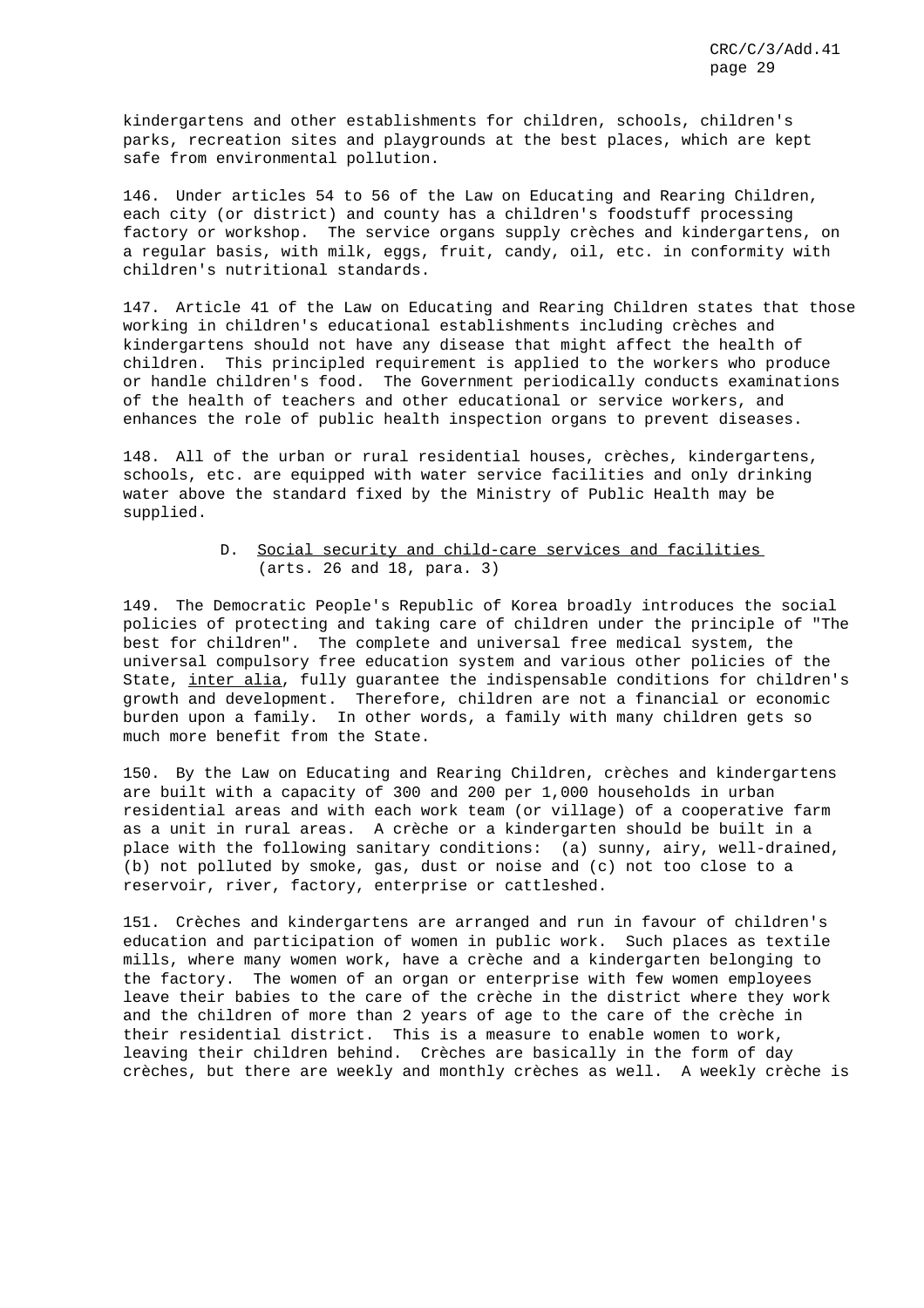where children board from Monday to Saturday and a monthly crèche is the same with a stay of one month. These forms of crèche are usually used by woman cadres, actresses, correspondents, teachers or scientists.

#### E. Standard of living (art. 27. paras. 1-3)

152. In the Democratic People's Republic of Korea, all people are evenly well-off with no worry about food, clothing and housing. There is nobody who is extraordinarily rich or poor, no unemployed workers, beggars and tramps in search of food. This is the result of the popular policy that the State takes care of people's life under its own responsibility.

153. As stipulated in article 15 of the Law on Educating and Rearing Children, children are supplied with provisions from the day of their birth at so cheap a price as to be nearly free. Malnutrition does not exist among children in the Democratic People's Republic of Korea.

## VIII. EDUCATION, LEISURE AND CULTURAL ACTIVITIES

## A. Education, including vocational training and guidance (art. 28)

# 1. Right to education

154. The Socialist Constitution provides in article 45 that the State shall develop universal compulsory 11-year education, which includes a compulsory 1-year preschool education at a high level in accordance with the trend of modern science and technology and the practical requirements of Socialist construction; in article 47 that the State shall provide education to all pupils and students free of charge and grant allowances to students of universities and colleges; in article 49 that the State shall maintain all children of preschool age in crèches and kindergartens at State and public expense.

155. The right to education provided for in the Constitution has long been guaranteed fully by law and government policies. The constitutional requirement for free education was extensively realized many years ago by Cabinet decision No. 18 on the general abolition of school tuition fees of, March 1959. The right of preschool children to education is ensured by the provisions of article 45 of the Socialist Constitution and the Law on Educating and Rearing Children of April 1976.

## 2. Compulsory education

156. The Government enforced compulsory school education stage by stage under the principle of educating every member of the population. The universal compulsory primary education system (four years) was introduced in 1956, the universal compulsory secondary education (seven years) in 1958 and the universal compulsory nine-year technical education in 1967. All these developed into the universal compulsory 11-year education, comprising 1-year preschool compulsory education and 10-year compulsory senior middle-school education from 1973, which was completely instituted in 1975.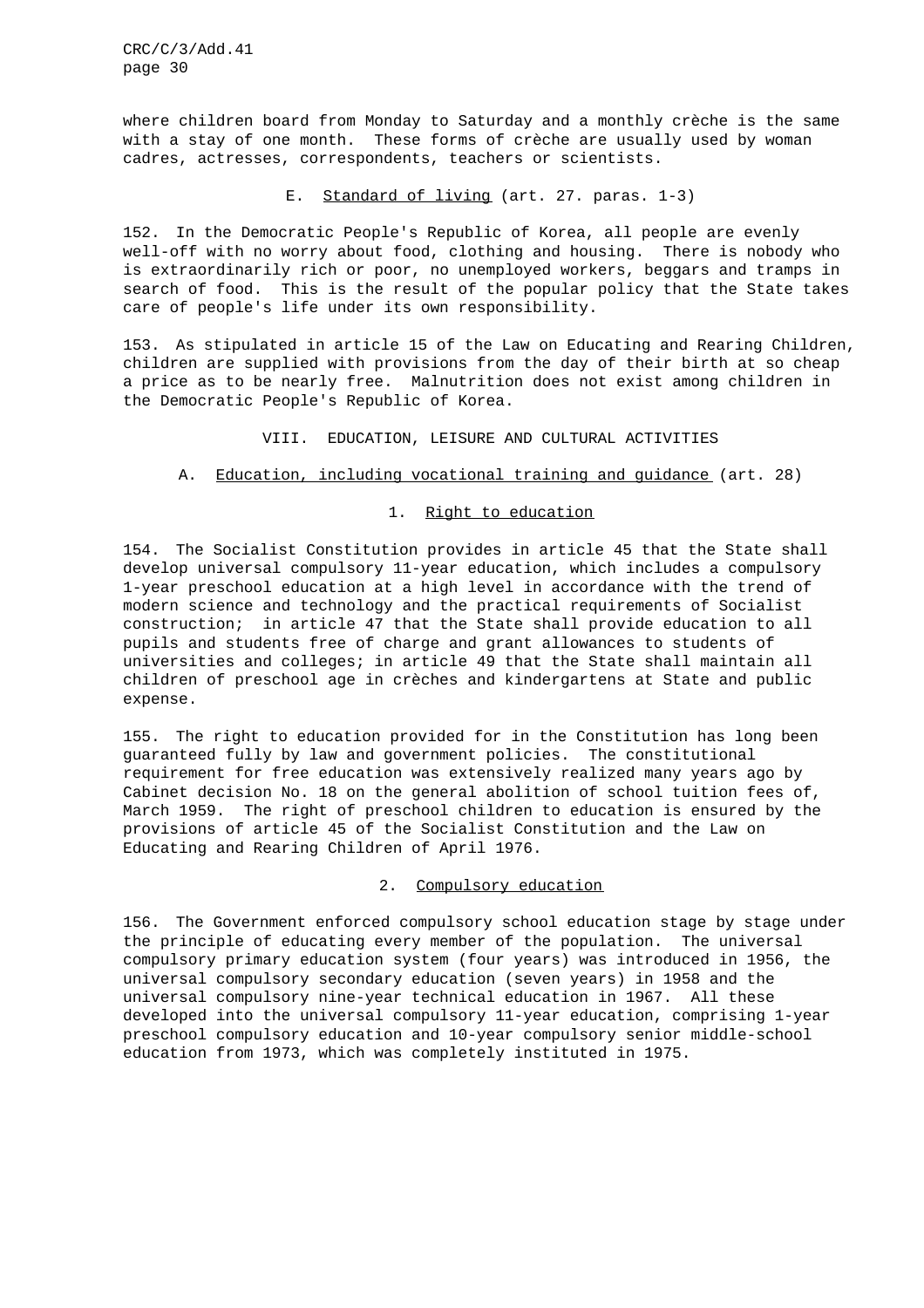157. The universal compulsory 11-year education currently in force is a compulsory free education that gives a complete general secondary education to children between 5 and 16 years of age. This period consists of a one-year kindergarten class, four years of primary school and six years of senior middle school.

158. As of 1994, the number of kindergartens providing compulsory education was 13,722, that of primary schools 4,956 and that of senior middle schools 4,809; the enrolment rate of school-aged children at primary and senior middle schools was 100 per cent.

159. The Government sets up branch schools for the children of remote mountain areas and solitary islands where conditions are unfavourable for school attendance. One of them is in a lighthouse island where there are only five children. The power organs of the area concerned supply teachers, teaching facilities and school materials to these branch schools without exception. School buses and trains help school attendance in remote mountain areas.

160. In order to enforce more satisfactorily the universal compulsory 11-year education, the Government stresses the re-education of teachers and the equipment of schools with up-to-date facilities.

#### 3. Free education

161. Proceeding from the stand of assuming the entire responsibility for educating people, the Government has systematically broadened the scope and objects of free education. Just after the liberation of the country from Japanese colonial rule, the Government took the measures of exempting children from poor families or with no parents from paying tuition and of supplying textbooks and daily necessities free of charge.

162. The efforts to enforce universal compulsory primary education and universal compulsory secondary education free of charge began before the war in the Republic. The Government took the epochal measure of abolishing tuition fees at primary and junior middle schools in 1958. Following this success, tuition fees were extensively abolished at all educational establishments in 1959 and education was provided at State expense.

163. In the Democratic People's Republic of Korea, not only all the regular education from crèche and kindergarten to university but also various forms of social education is free. Children use the students' and children's places (or halls), libraries, camps, etc. free of charge. The State bears 50 to 60 per cent of the expense of textbooks supplied to all pupils. In particular, for children with no parents or no person to support them, the State supplies food and clothing as well as textbooks, school materials and daily necessities free of charge during the period of compulsory education. For children whose parents are too old or are unable to work because of illness, too, the State provides all textbooks and school materials free of charge.

164. The Government has systematically increased the State's investment in education for the better realization of compulsory free education. The educational expenditure of the 1992 State budget was 110.8 per cent as against 1991. The fund for social culture, including education,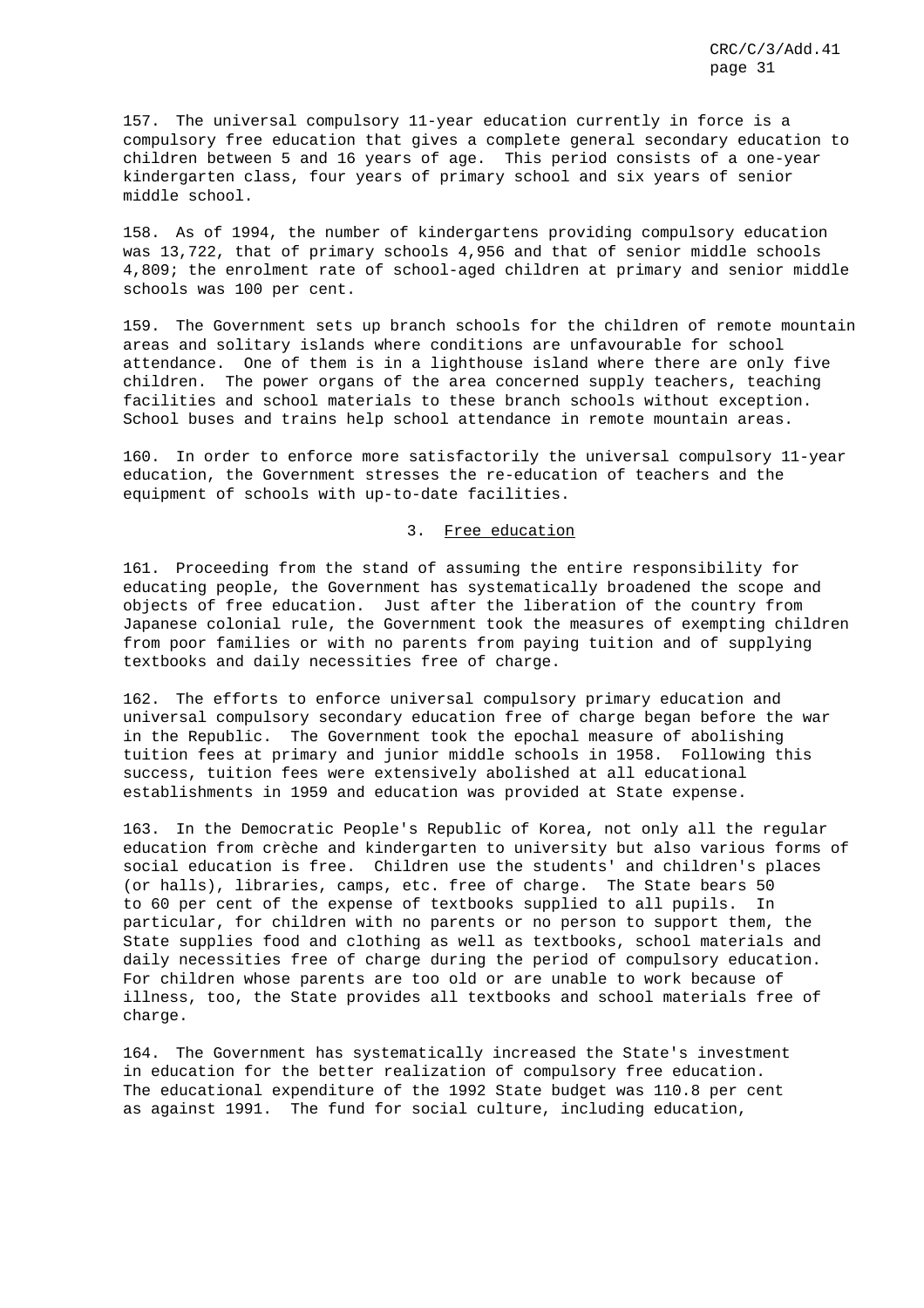was 103.5 per cent in 1991 as compared with 1990, 111.6 per cent in 1992 as compared with 1991, 103.5 per cent in 1993 as compared with 1992 and 102 per cent in 1994 as compared with the previous year.

## 4. Technical education

165. Article 44 of the Socialist Constitution provides for a close combination of general education with technological education, and education with productive labour. Under this system, schools at all levels give technological education to pupils on the basis of a full general education, instead of vocational training of narrow scope.

166. At the stage of compulsory education, technical education is given at senior middle schools. Senior middle schools teach basic technological knowledge such as the basic principles of production and technology, electricity and machinery, based on the general secondary education. The typical subjects are the basis of electronic engineering, electives (automobile, tractor, machine tools, communication, forestry), etc.

167. The secondary technical education for senior middle-school graduates is given at specialized schools. The courses last 2.5 to 3 years and graduates are technicians and experts of the secondary grade.

#### 5. International cooperation

168. The Government of the Democratic People's Republic of Korea pays great attention to international cooperation for the development of children's education. A variety of exchanges and cooperation are proceeding with many countries in the field of education and culture, one example being the First Conference of Educational and Cultural Ministers of Non-Aligned and Developing Countries held in Pyongyang in September 1983.

169. The Government attaches great importance to its relations with international organizations such as the United Nations Educational Scientific and Cultural Organization (UNESCO) and UNICEF. The Democratic People's Republic of Korea hosted the Sixth Semi-Regional Symposium for the Elimination of Illiteracy and Continuing Education for Workers between 26 August and 10 September 1991. And from 16 to 24 September of the same year, the UNICEF Consultative Meeting on Early Education and Child Development was held in Pyongyang.

170. UNICEF decided to offer the Democratic People's Republic of Korea assistance in the amount of \$8.6 million in three tranches from the year 1986, of which \$4.4 million has already been realized.

B. Aims of education (art. 29)

171. The Democratic People's Republic of Korea has defined the basic aim of education as being to raise all children to be strong, independent and creative people and real masters of the country and society, with the major task being to raise the level of education in terms of knowledge, morality and physical culture.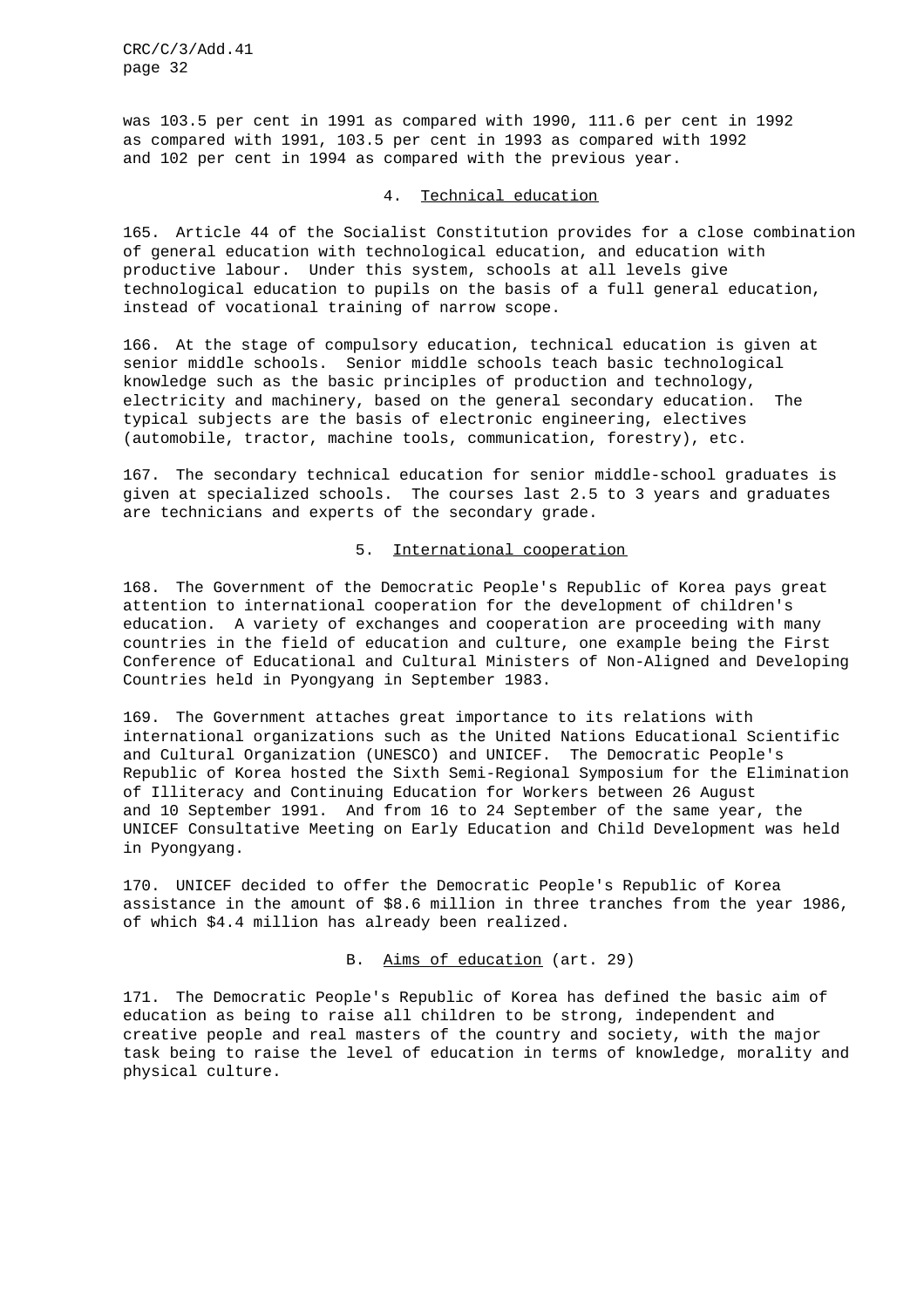## 1. Harmonious mental and physical development

172. The Government is greatly interested in ensuring that the curriculum for each level of schools is pedagogically in line with the level of mental and physical development of children and with modern requirements. The Academy of Peadagogical Science conducts systematic research in the pedagogical and practical determination of curricula. The central administration organ for education improves curricula based on the success of the forward-looking and planned research of the Academy.

173. Children develop their personality and talent to the full, enjoying general secondary education irrespective of their family origin, regional background, sex, social and economic status. Teachers consider it their natural duty to discover in time personal characteristics, mental and physical aptitudes and a germ of talent, offering suitable education and devoting much effort to it.

174. The Democratic People's Republic of Korea has a separate education system to enhance the originality, outstanding aptitude and talent of children. There are schools for mentally gifted children and schools for those outstanding in art or sports in the capital and in the provinces, where special education gives full scope to their talents. This education system falls under the compulsory education system and is also completely free of charge. Children of remarkable aptitude and talent may choose their education system according to their personality and wishes.

## 2. Cultivation of noble personality and moral character

175. It is one of the major points of education to cultivate a noble personality and moral quality in the child, along with harmonious mental and physical development. All educational institutions and teachers share the common task of imbuing children with the spirit of respecting their parents and seniors, of loving their brothers, sisters and comrades and of feeling attached to their birthplace, village, nation, motherland and the Socialist system that is centred on the masses of the people.

176. In the Democratic People's Republic of Korea, children are educated not only to hold their own national culture, traditions and language dear, but also to respect the culture, language and history of other peoples. Much attention is directed to educating children in a feeling of friendship, solidarity, peace and fraternity towards other peoples of the world and respect for human rights.

177. Children's education is devoted to giving free scope to their spirit of self-reliance, self-awareness, personality and creativeness, and this is carried out by means of explanation, persuasion and the influence of positive examples. Teachers love pupils as their own children and respect their personality. School education, family education and social education, which are closely linked, are cooperative effort.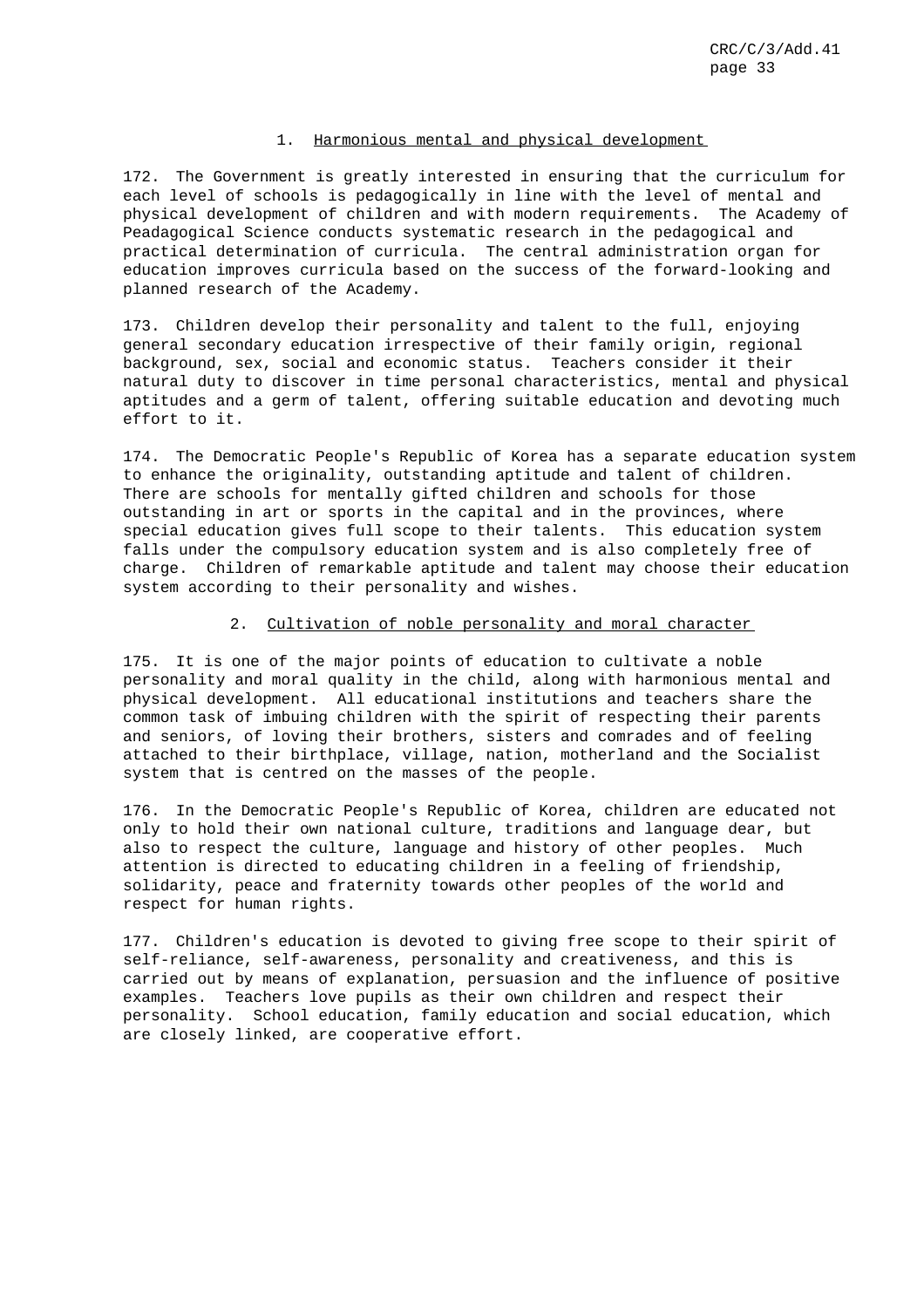#### C. Leisure, recreation and cultural activities (art. 31)

#### 1. Legal and administrative measures

178. The Socialist Constitution states in article 52 that the State shall enlist the working masses widely in literary and artistic activity; in article 53 that the State shall provide sufficient modern cultural facilities to meet the demands of the people who want continually to improve themselves, both mentally and physically, so that the working people may enjoy a Socialist cultured, aesthetic life to their hearts' content; in article 55 that the State shall popularize physical culture and sport, making it a daily regime; in article 71 that citizens have the right to relaxation; and in article 74 that citizens are free to engage in scientific, literary and artistic pursuits.

179. The Government has tried to ensure the constitutional right of children to relaxation, literature, art and sports activities. The Administration Council adopted its decision No. 45 on 7 March 1992 to popularize sports activities among the pupils of primary and senior middle schools and took measures to promote the activities of literature, art and sports circles at students and children's palaces.

#### 2. Leisure, literary, art and sports activities

180. To help children's relaxation, literary, art and sports activities, the Government has built students' and children's palaces, camps, gymnasiums, fun fairs, children's parks and children's libraries at scenic spots and places with good conditions. There are 40-odd students' and children's palaces all over the country, which are comprehensive bases of children's extracurricular education. The Mangyongdae Students' and Children's Palace, newly built in Pyongyang, in 1989, has room for various circles of science, art and sports, an indoor stadium an indoor swimming pool, etc. Children come here after school to participate in art or sports activities according to their taste and aptitude. The Government plans to build a hall of the same sort in each city or county. Camps are run by seasons and the annual number of children attending camps is over 112,000. In April 1992, an international camp of the Children's Corps was set up in Wonsan, a coastal city.

181. Each school has various sports and art circles, and children join them according to their taste and aptitude. Children's athletic meetings take place every spring and autumn and two or three days a week are set aside for extracurricular sports activities at primary and middle schools. Various sports matches and art contests are organized every year at the county, municipal, provincial or national levels.

182. Aimed at encouraging art and sports activities among children, a variety of national competitions are organized every year. These are held with county, city and provincial preliminaries, followed by finals. Some examples are as follows: sports games for the "September 5 Prize"; national children's art festival; national children's vocal, instrumental and dance solo contest; national children's exhibition of literary works and models based on scientific imagination; and kindergarten children's art festival.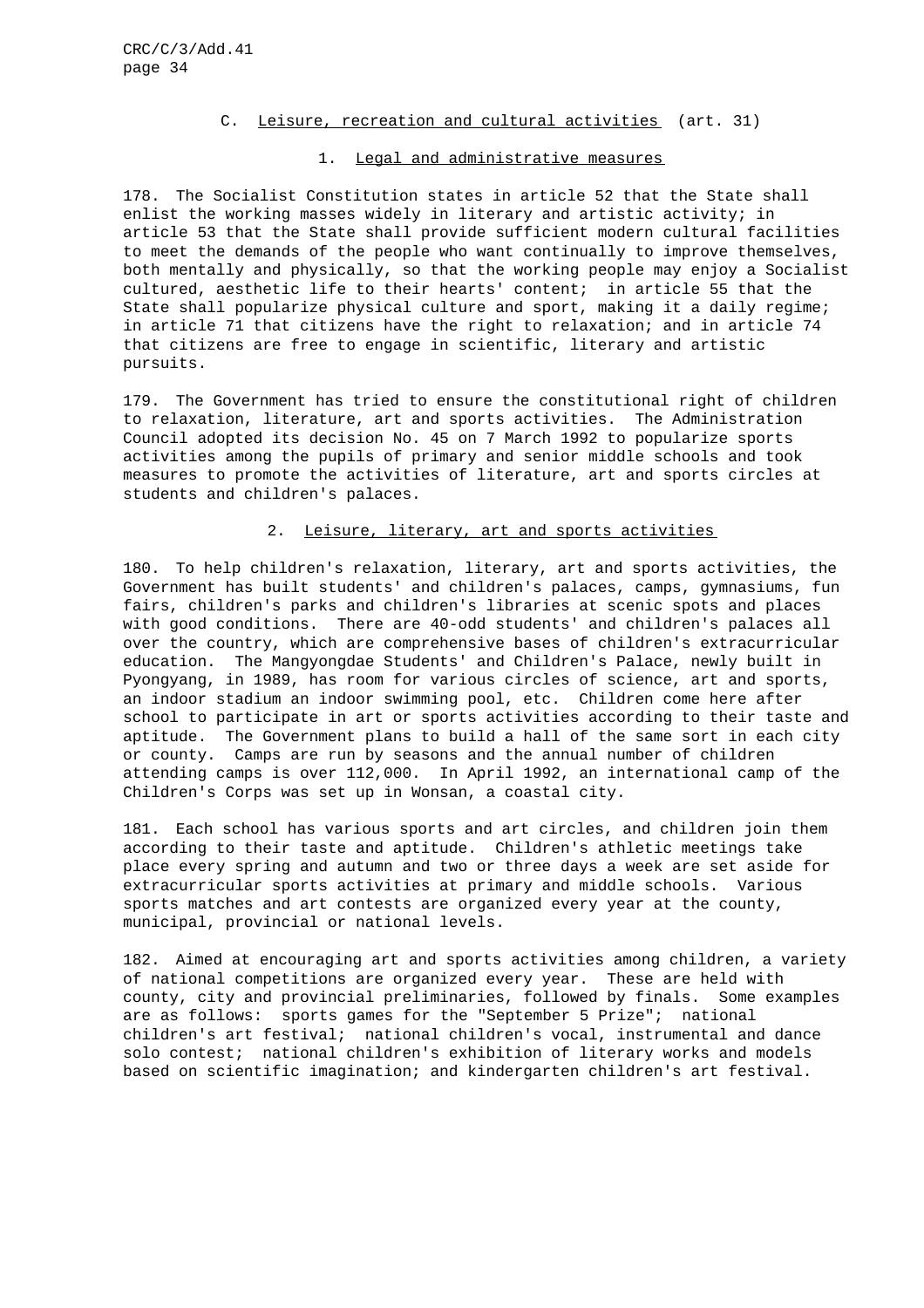183. The "My Classroom" Literature Prize is conferred for literary excellence. From 1987 to 1994, more than 3,780 children were awarded the prize.

184. Educational institutions frequently organize visits, expeditions and study tours for children. Primary and senior middle schools periodically arrange visits, expeditions, sightseeing and inspection of historic and revolutionary sites, factories, enterprises, scenic spots and cultural establishments, and the sixth year pupils of senior middle school have a study tour for one week.

#### 3. Broadcasts, publications and films for children

185. There are such periodicals as Flower Bud (kindergarten magazine) Saenal (senior middle school newspaper) and Saesedae (monthly magazine for pupils) and various other publications for children. These publications carry interesting literary works, educational materials and scientific knowledge suited to the level and psychological characteristics of children.

186. Television and radio have fixed times for children's broadcasts (see paras. 72-74).

187. Children's films and dramas are produced. Cartoons, science and educational films and various other sorts of children's films serve for the education of children. Among them such films as "Young General" or "Clever Raccoon Dog" are highly praised for their remarkable contribution to patriotism and the mental development of children. Puppet shows and dramas for children are also widely staged.

#### IX. SPECIAL PROTECTION MEASURES

## A. Children in emergency situations (arts. 22, 38 and 39)

## 1. Refugee children

188. Article 16 of the Socialist Constitution guarantees the legal rights and interests of foreigners in the territory of the Democratic People's Republic of Korea and article 9 of the Law on Educating and Rearing Children provides that the children of those who have come from abroad seeking refuge in the Democratic People's Republic of Korea are also entitled to education in crèche or kindergarten at State expense according to the wish of the parents.

189. In practice, there has been no refugee from a foreign country since the latter half of the 1950s. As a result, the question of protecting refugee children has not arise.

190. Today, the people lead a stable life with no worry about food, clothing and housing and under no threat of political suppression or economic poverty, thanks to the anthropocentric Socialist system of their own style and the popular policies of the Government.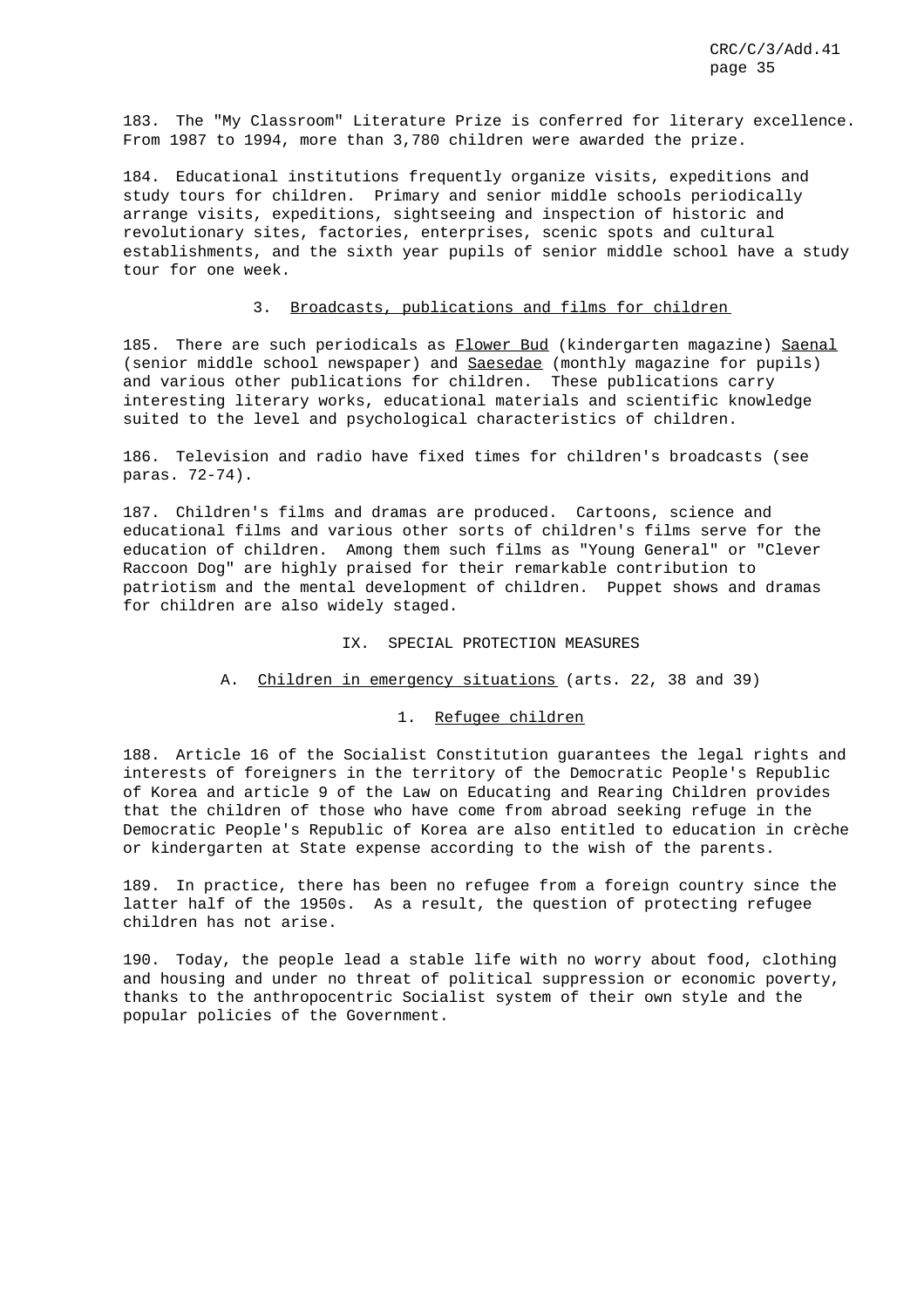## 2. Children in armed conflict; their psychological and physical recovery

191. In the Democratic People's Republic of Korea, no person under 16 years of age is permitted to serve in the army. A citizen enlists in the army on a strictly voluntary basis as provided by the Constitution.

192. Even in wartime, the Government maintained the policy of offering special protection to children. In the days of the Korean war, the Government evacuated children to safe places in the rear and took special measures to protect their life and health. It established preschool orphanages and orphans' primary schools to protect and educate war orphans.

#### B. Children in conflict with the law (arts. 37, 39 and 40)

# 1. Administration of juvenile justice

193. By virtue of article 11 of the Criminal Law, juvenile offenders between the ages of 14 and 16 may be placed under penal charges in accordance with the procedures and methods of the Criminal Procedures Act. They are subject to all the benefits of human rights protection provided for by the Act and to extenuated penalties following article 33 (4) of the Criminal Law. In reality, there are very few juvenile offenders and social education is usually adopted for them (see para. 87).

# 2. Children deprived of their liberty

194. The requirement of the Convention not to deprive children of their liberty unlawfully or arbitrarily is met by the provisions of the Criminal Law mentioned in paragraphs 86 and 87 above, and of the Criminal Procedures Act in its section 5, chapter 4. The Democratic People's Republic of Korea has such forms of confinement as detention, house arrest, confinement in a certain area or in the place of residence of the person subject to preliminary examination, according to article 104 of the Criminal Procedures Act. Juvenile offenders may be subject to such deprivation of liberty depending on their crimes, but as social education is preferred for juvenile offenders, none are actually confined or deprived of liberty.

## 3. Prohibition of capital punishment and life imprisonment

195. By articles 11 and 23 of the Criminal Law, there is the legal possibility of adopting social education for juvenile offenders, and the death penalty may not be imposed on them. No child has, in reality, been punished by law for his or her crime. Nor has the death penalty been handed down in respect of a child.

## 4. Physical and psychological recovery and social reintegration

196. Article 41 of the Criminal Law provides for non-discrimination against those who have been released from a reform institution. This may serve as a legal guarantee for the social reintegration of a juvenile offender after his or her release from a reform institution. But now that social education is preferred, as mentioned above, the question does not actually arise. The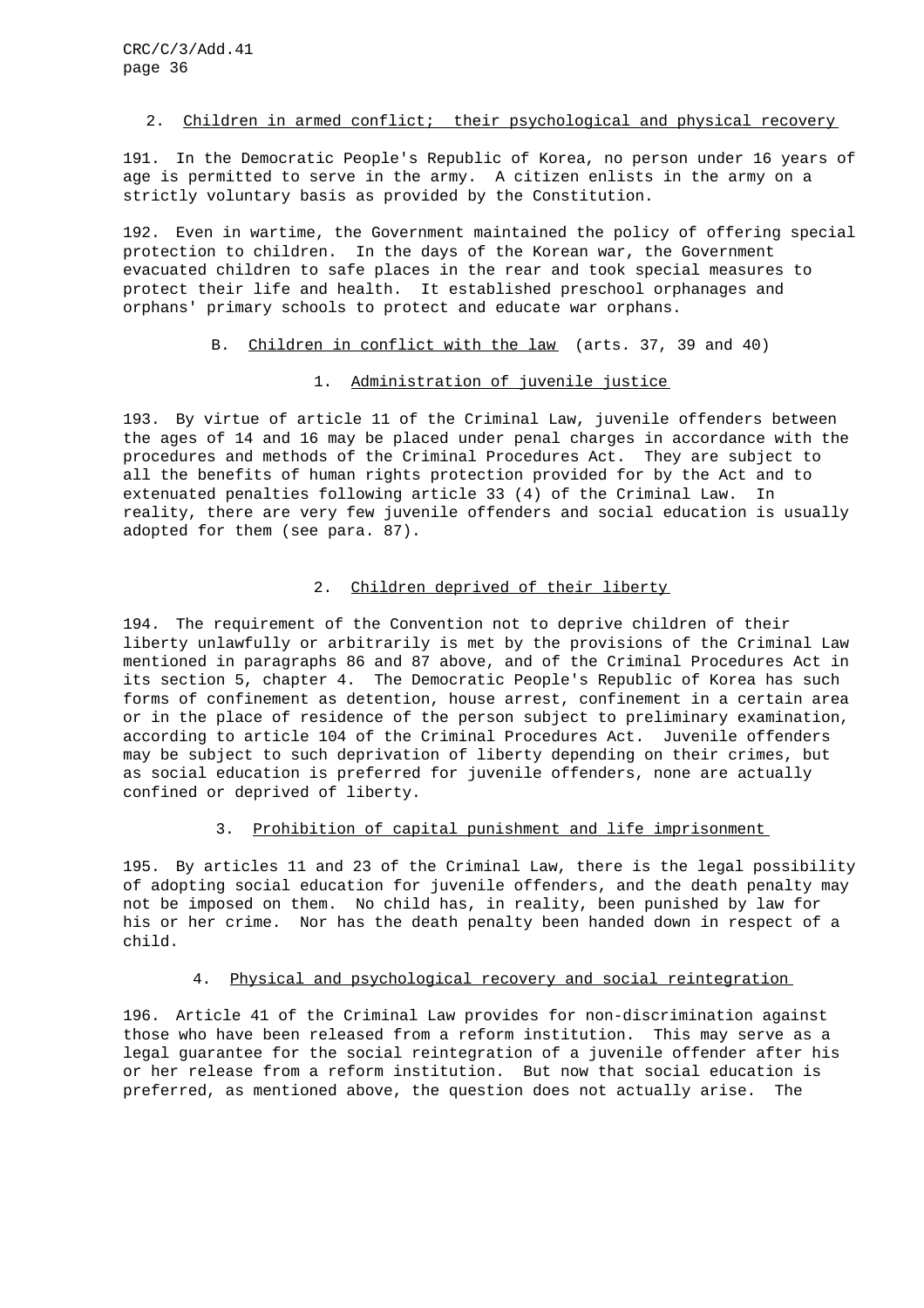social education of a juvenile offender itself is a way of reintegrating him or her, with a sound spiritual and moral fibre, into the life of the society (see para. 115).

197. There are no social sources that produce crimes, and education of the child is well organized by the close combination of school education, social education and family education. All this results in very few offences among children. There are some traffic offences or public morality offences but extremely seldom. The offenders are reformed by the social education of their educational institution (school) and family education.

## C. Children exploited for interest's sake (arts. 32-36)

# 1. Economic exploitation, including child labour

198. By article 30 of the Socialist Labour Law, the young people who go out into the world for the first time are given jobs in accordance with their sex, age, physical constitution, wish and technical skill level. Child employment has been strictly prohibited since right after the liberation of the country and now such a question does not arise in the Democratic People's Republic of Korea.

#### 2. Drug abuse

199. Article 102 of the Criminal Law defines the punishment for a person who grows opium poppies illegally, who produces, possesses or uses narcotics or poisonous drugs or who supplies them to others.

200. In the Democratic People's Republic of Korea today, it is not permitted to use narcotics or excitants without the prescription of a doctor, and child drug addicts or the use of children in the illicit production and trafficking in such substances are unthinkable. The illegal import of drugs is specifically forbidden by the customs regulations.

## 3. Sexual exploitation and sexual abuse

201. Article 153 of the Criminal Law provides for a heavy penalty for a man who rapes a woman using violence or threats or taking advantage of her when she is helpless, and for a man who has sexual intercourse with a girl under the age of 15. By article 154 of the same law, a man is also to be punished when he has obliged a women who is officially or by duty his subordinate to have sexual intercourse with him. These provisions serve as powerful legal means to prevent sexual abuse of children.

202. The Democratic People's Republic of Korea has had no case of inducement or coercion of a minor to engage in any unlawful sexual activity, exploitative use of children in prostitution or other unlawful sexual practices and the exploitative use of children in pornographic performances and materials. These are considered to be unimaginable and most disgraceful among the people.